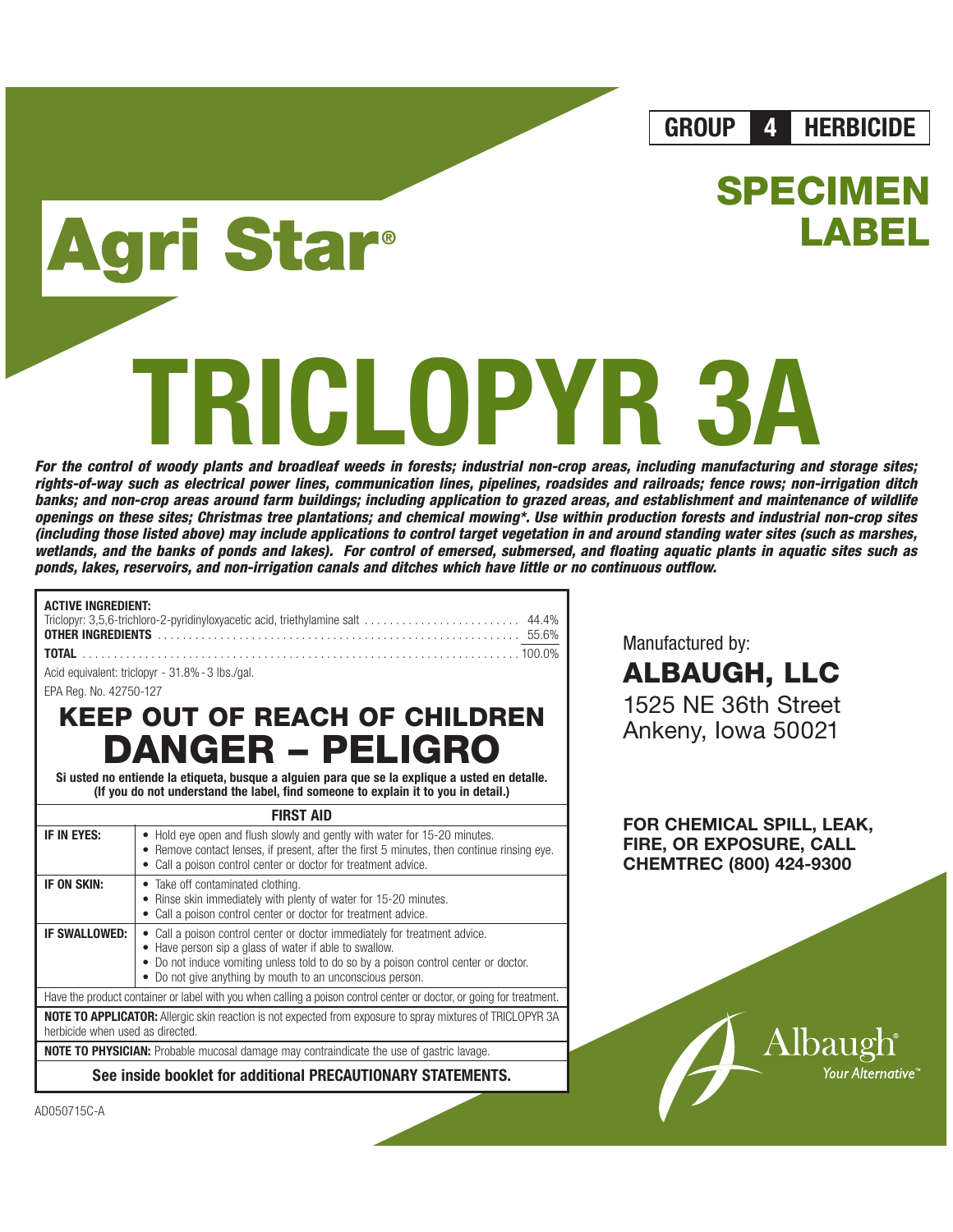# **PRECAUTIONARY STATEMENTS**

# **HAZARDS TO HUMANS AND DOMESTIC ANIMALS**

**DANGER! Corrosive. Causes Irreversible Eye Damage.** Harmful if swallowed or absorbed through skin. Prolonged or frequently repeated skin contact with herbicide concentrate may cause an allergic skin reaction in some individuals. Do not get in eyes or on skin or clothing. Wash thoroughly with soap and water after handling and before eating, drinking, chewing gum, using tobacco, or using the toilet. Remove contaminated clothing and wash before reuse.

# **PERSONAL PROTECTIVE EQUIPMENT (PPE)**

### **Applicators and other handlers must wear:**

- 1. Long-sleeved shirt and long pants
- 2. Shoes plus socks
- 3. Protective eyewear
- 4. Waterproof gloves.

Discard clothing and other absorbent materials that have been drenched or heavily contaminated with this product's concentrate. Do not reuse them. Follow manufacturer's instructions for cleaning/maintaining PPE. If no such instructions for washables, use detergent and hot water. Keep and wash PPE separately from other laundry.

# **ENGINEERING CONTROLS**

When handlers use closed systems, enclosed cabs, or aircraft in a manner that meets the requirements listed in the WPS [40 CFR 170.240(d)(4-6)], the handler PPE requirements may be reduced or modified as specified in the WPS.

# **USER SAFETY RECOMMENDATIONS**

### **Users should:**

- Remove clothing/PPE immediately if pesticide gets inside. Then wash thoroughly and put on clean clothing.
- Remove PPE immediately after handling this product. Wash the outside of gloves before removing. As soon as possible, wash thoroughly and change into clean clothing.

# **ENVIRONMENTAL HAZARDS**

Do not contaminate water when cleaning equipment or disposing of equipment washwaters. Under certain conditions, treatment of aquatic weeds can result in oxygen depletion or loss due to decomposition of dead plants, which may contribute to fish suffocation. This loss can cause fish suffocation. Therefore, to minimize this hazard, do not treat more than one-third to one-half of the water area in a single operation and wait at least 10 to 14 days between treatments. Begin treatment along the shore and proceed outwards in bands to allow fish to move into untreated areas. Consult with the State agency for fish and game before applying to public water to determine if a permit is needed.

This chemical has properties and characteristics associated with chemicals detected in groundwater. The use of this chemical in areas where soils are permeable, particularly where the water table is shallow, may result in groundwater contamination.

# **PHYSICAL OR CHEMICAL HAZARDS**

**COMBUSTIBLE.** Do not use or store near heat or open flame.

**Agricultural Chemical:** Do not ship or store with food, feeds, drugs or clothing.

# **DIRECTIONS FOR USE**

It is a violation of Federal law to use this product in a manner inconsistent with its labeling.

Read all "Directions for Use" carefully before applying.

Do not apply this product in a way that will contact workers or other persons, either directly or through drift. Only protected handlers may be in the area during application. For any requirements specific to your state or tribe, consult the agency responsible for pesticide regulation.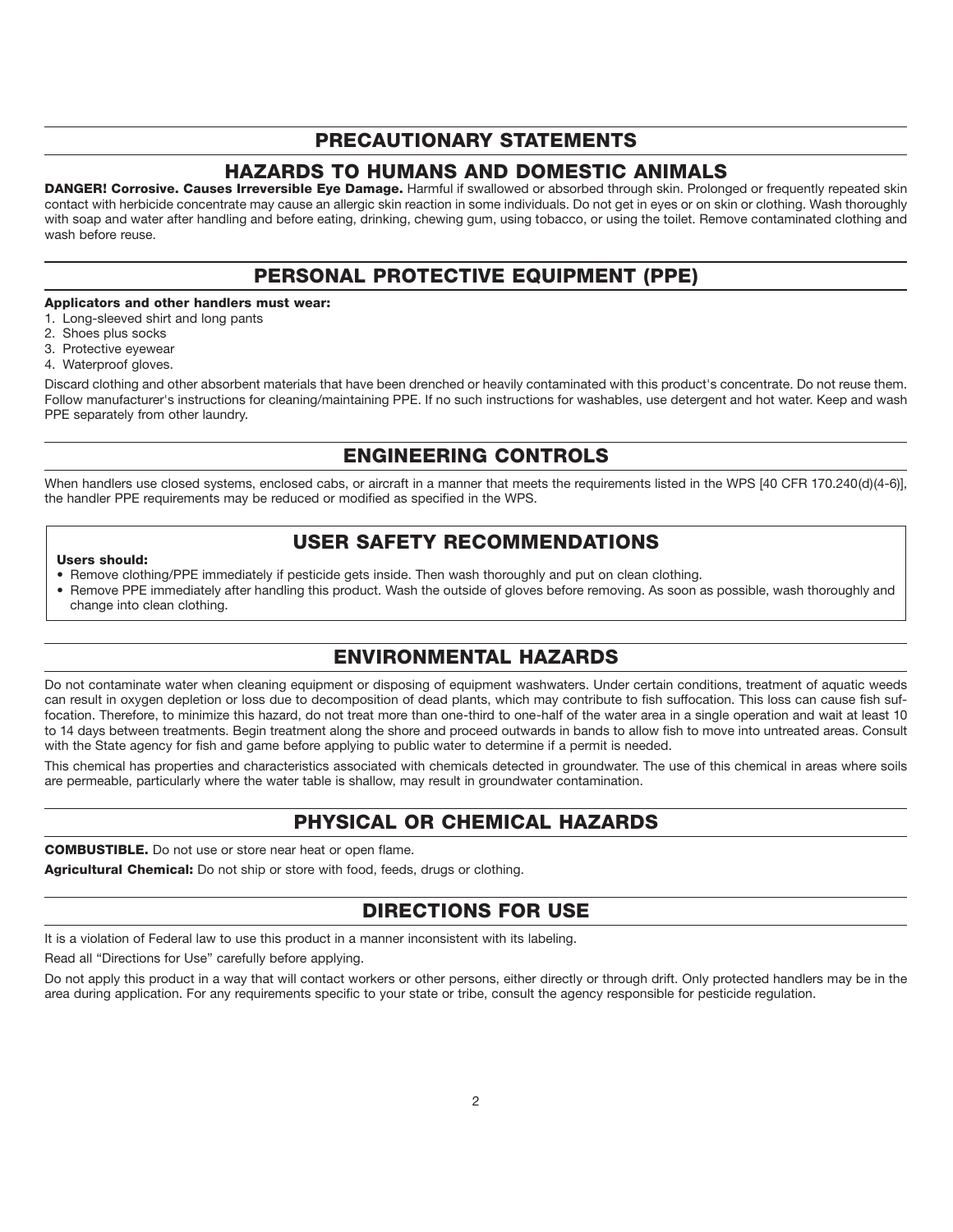# **AGRICULTURAL USE REQUIREMENTS**

Use this product only in accordance with its labeling and with the Worker Protection Standard, 40 CFR Part 170. This Standard contains requirements for the protection of agricultural workers on farms, forests, nurseries, and greenhouses, and handlers of agricultural pesticides. It contains requirements for training, decontamination, notification, and emergency assistance. It also contains specific instructions and exceptions pertaining to the statements on this label about personal protective equipment (PPE), and restricted-entry interval. The requirements in this box only apply to uses of this product that are covered by the Worker Protection Standard.

Do not enter or allow worker entry into treated areas during the restricted-entry interval (REI) of 48 hours.

PPE required for early entry to treated areas that is permitted under the Worker Protection Standard and that involves contact with anything that has been treated, such as plants, soil, or water, is:

- Coveralls
- Shoes plus socks
- Protective eyewear
- Waterproof gloves.

# **NON-AGRICULTURAL USE REQUIREMENTS**

The requirements in this box apply to uses of this product that are NOT within the scope of the Worker Protection Standard for Agricultural Pesticides (40 CFR Part 170). The WPS applies when this product is used to produce agricultural plants on farms, forests, nurseries, or greenhouses.

**Entry Restrictions for Non-WPS Uses:** For applications to non-cropland areas, do not allow entry into areas until sprays have dried, unless applicator and other handler PPE is worn.

# **STORAGE AND DISPOSAL**

Do not contaminate water, food, or feed by storage or disposal. Open dumping is prohibited.

**PESTICIDE STORAGE:** Store above 28°F or agitate before use.

PESTICIDE DISPOSAL: Pesticide wastes are toxic. Improper disposal of excess pesticide, spray mixture, or rinsate, is a violation of federal law and may contaminate groundwater. If these wastes cannot be disposed of by use according to label instructions, contact your State Pesticide or Environmental Control Agency, or the Hazardous Waste Representative at the nearest EPA Regional Office for guidance.

### **CONTAINER HANDLING:**

**Non-refillable containers (1, 2.5, 30 & 55 gallon):** Do not reuse or refill this container. Offer for recycling, if available. Triple rinse or pressure rinse container (or equivalent) promptly after emptying.

**(Non-refillable ≤5 gallons):** Triple rinse as follows: Empty the remaining contents into application equipment or a mix tank and drain for 10 seconds after the flow begins to drip. Fill the container 1/4 full with water and recap. Shake for 10 seconds. Pour rinsate into application equipment or a mix tank or store rinsate for later use or disposal. Drain for 10 seconds after the flow begins to drip. Repeat this procedure two more times.

**(Non-refillable >5 gallons):** Triple rinse as follows: Empty the remaining contents into application equipment or a mix tank. Fill the container 1/4 full with water. Replace and tighten closures. Tip container on its side and roll it back and forth, ensuring at least one complete revolution, for 30 seconds. Stand the container on its end and tip it back and forth several times. Turn the container over onto its other end and tip it back and forth several times. Empty the rinsate into application equipment or a mix tank or store rinsate for later use or disposal. Repeat this procedure two more times.

**Pressure rinse as follows (all sizes):** Empty the remaining contents into application equipment or a mix tank and continue to drain for 10 seconds after the flow begins to drip. Hold container upside down over application equipment or mix tank or collect rinsate for later use or disposal. Insert pressure rinsing nozzle in the side of the container, and rinse at about 40 PSI for at least 30 seconds. Drain for 10 seconds after the flow begins to drip.

**Refillable container (250 gallon & bulk):** Refill this container with pesticide only. Do not reuse this container for any other purpose. Cleaning the container before final disposal is the responsibility of the person disposing of the container. Cleaning before refilling is the responsibility of the refiller.

To clean the container before final disposal, empty the remaining contents from the container into application equipment or mix tank. Fill the container about 10 percent full with water. Agitate vigorously or recirculate water with the pump for 2 minutes. Pour or pump rinsate into application equipment or rinsate collection system. Repeat this rinsing process two more times.

**General:** Consult federal, state, or local disposal authorities for approved alternative procedures.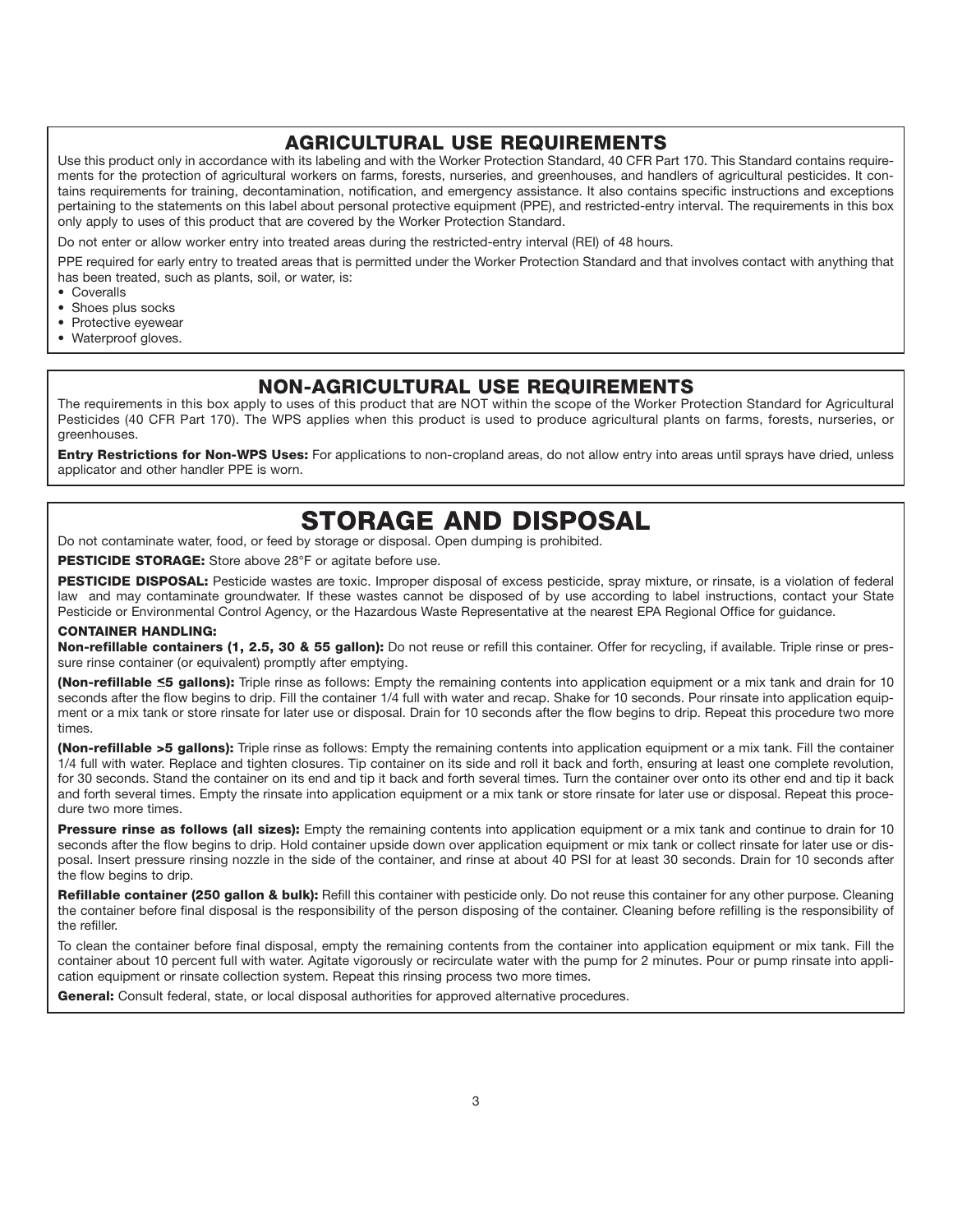# **PRODUCT INFORMATION FOR FORESTRY AND NON-CROP AREAS**

TRICLOPYR 3A can be used for the control of woody plants and broadleaf weeds in forests; industrial non-crop areas, including manufacturing and storage sites; rights-of-way such as electrical power lines, communication lines, pipelines, roadsides and railroads; fence rows; non-irrigation ditch banks; and non-crop areas around farm buildings; including application to grazed areas, and establishment and maintenance of wildlife openings on these sites; Christmas tree plantations; and chemical mowing. Use within production forests and industrial non-crop sites (including those listed above).

**Obtain Required Permits:** Consult with appropriate state or local water authorities before applying this product to public waters. State or local public agencies may require permits.

When applying this product in tank mix combination, follow all applicable use directions, precautions and limitations on each manufacturer's label.

It is permissible to treat non-irrigation ditch banks, seasonally dry wetlands (such as flood plains, deltas, marshes, swamps, or bogs) and transitional areas between upland and lowland sites.

# **USE RESTRICTIONS**

**In Arizona:** The state of Arizona has not approved TRICLOPYR 3A for use on plants grown for commercial production, specifically forests grown for commercial timber production, or on designated grazing areas.

**Chemigation:** Do not apply this product through any type of irrigation system.

Do not apply TRICLOPYR 3A directly to, or allow direct contact with grapes, tobacco, vegetable crops, flowers, or other desirable broadleaf plants. Do not permit spray mists containing TRICLOPYR 3A to drift onto such plants.

Do not apply on ditches or canals currently being used to transport irrigation water or that will be used for irrigation within 120 days following treatment. It is permissible to treat irrigation and non-irrigation ditch banks.

Do not use treated water for irrigation purposes for 120 days after application or until residue levels of TRICLOPYR 3A are determined by laboratory analysis, or other appropriate means of analysis to be 1 ppb or less.

**Seasonal Irrigation Waters:** TRICLOPYR 3A may be applied during the off-season to surface waters that are used for irrigation on a seasonable basis provided that there is a minimum of 120 days between applying TRICLOPYR 3A and the first use of treated water for irrigation purposes, or until residue levels of TRICLOPYR 3A are determined by laboratory analysis, or other appropriate means of analysis, to be 1 ppb or less.

**Irrigation Canals/Ditches:** Do not apply TRICLOPYR 3A to irrigation canals/ditches unless the 120-day restriction on irrigation water usage can be observed or residue levels of TRICLOPYR 3A are determined by laboratory analysis, or other appropriate means of analysis, to be 1 ppb or less.

- Do not apply to salt water bays or estuaries.
- Do not apply to bodies of water with a continuous outflow.
- Do not apply directly to un-impounded rivers or streams.
- Do not apply where runoff water may flow onto agricultural land as injury to crops may result. When making applications to control unwanted plants on banks or shorelines of moving water sites, minimize overspray to open water.
- Do not apply using a mistblower.
- On rights-of-way, fence rows, or any area where grazing and haying is allowed, do not apply more than a total of 2 lb ae of triclopyr (2/3 gallon of TRICLOPYR 3A) per acre per year.
- On forestry sites, do not apply more than a total of 6 lb ae of triclopyr (2 gallons of TRICLOPYR 3A) per acre per year.
- For all other terrestrial use sites other than grazing/haying areas and forestry sites, do not apply more than a total of 9 lb ae of triclopyr (3 gallons of TRICLOPYR 3A) per acre per year.

# **Use Restrictions for Grazing and Haying**

Except for lactating dairy animals, there are no grazing restrictions following application of this product.

**Grazing Lactating Dairy Animals:** Do not allow lactating dairy animals to graze treated areas until the next growing season following application of this product.

Do not harvest hay for 14 days after application.

Grazed areas of non-cropland and forestry sites may be spot treated if they comprise no more than 10% of the total grazable area.

Slaughter Restrictions: During the season of application, withdraw livestock from grazing treated grass at least 3 days before slaughter.

### **Precautions for Potable Water Intakes for Emerged Aquatic Weed Control**

Refer to the chart below for specific setback distances near functioning potable water intakes.

**NOTE:** Existing potable water intakes which are no longer in use, such as those replaced by potable water wells or connections to a municipal water system, are not considered to be functioning potable water intakes. These setback restrictions do not apply to terrestrial applications made adjacent to potable water intakes.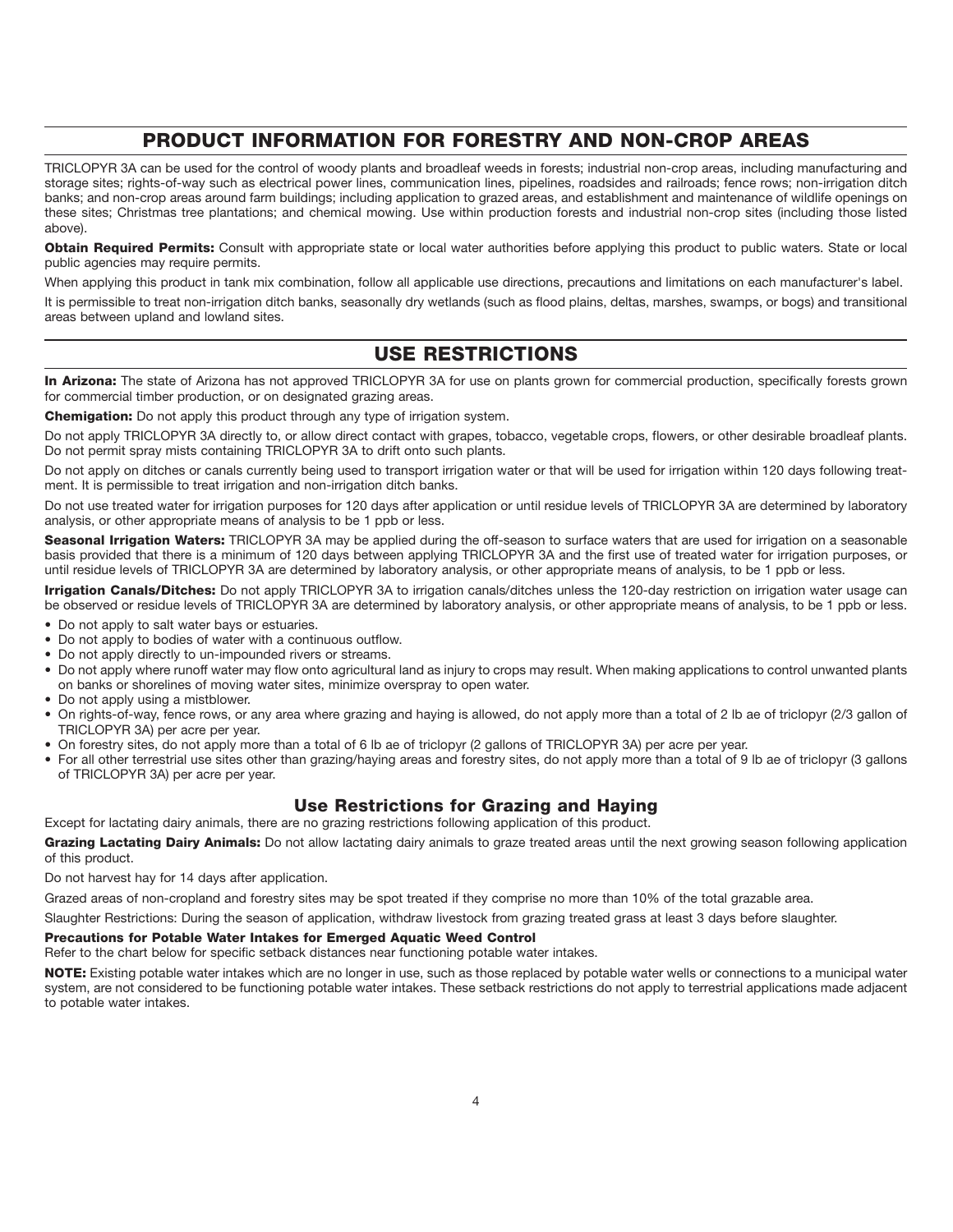| Area           | <b>TRICLOPYR 3A Application Rate, gts./acre</b> |             |             |             |  |  |  |
|----------------|-------------------------------------------------|-------------|-------------|-------------|--|--|--|
| <b>Treated</b> | 2 gts./acre                                     | 4 gts./acre | 6 qts./acre | 8 gts./acre |  |  |  |
| (acres)        | <b>Setback Distance (ft.)</b>                   |             |             |             |  |  |  |
| ⊂4             | u                                               | 200         | 400         | 500         |  |  |  |
| $>4-8$         | U                                               | 200         | 700         | 900         |  |  |  |
| $>8 - 16$      |                                                 | 200         | 700         | 1000        |  |  |  |
| >16            |                                                 | 200         | 900         | 1300        |  |  |  |

When applying TRICLOPYR 3A around and within the distances noted in the table above from a functioning potable water intake, the intake must be turned off until the triclopyr level in the intake water is determined to be 0.4 parts per million (ppm) or less by laboratory analysis or immunoassay.

**Recreational Use of Water in Treatment Area:** There are no restrictions on use of water in the treatment area for recreational purposes, including swimming and fishing.

**Livestock Use of Water from Treatment Area:** There are no restrictions on livestock consumption of water from the treatment area.

### **Avoiding Injurious Spray Drift**

Make applications only when there is little or no hazard from spray drift. Small quantities of spray, which may not be visible, may seriously injure susceptible plants. Do not spray when wind is blowing toward susceptible crops or ornamental plants that are near enough to be injured. It is suggested that a continuous smoke column at or near the spray site or a smoke generator on the spray equipment be used to detect air movement, lapse conditions, or temperature inversions (stable air). If the smoke layers or indicates a potential of hazardous spray drift, do not spray.

**Aerial Application:** For aerial application on rights-of-way or other areas near susceptible crops, apply through a Microfoil† or Thru-Valve boom†, or use an agriculturally-labeled drift control additive. Other drift-reducing systems or thickened sprays prepared by using high viscosity inverting systems may be used if they are made as drift-free as mixtures containing agriculturally-labeled thickening agents or applications made with the Microfoil or Thru-Valve boom. Keep spray pressures low enough to provide coarse spray droplets. Spray boom should be no longer than 3/4 of the rotor length. Do not use a thickening agent with the Microfoil or Thru-Valve booms, or other systems that cannot accommodate thick sprays. Spray only when the wind velocity is low (follow state regulations). Avoid application during air inversions. If a spray thickening agent is used, follow all use directions and precautions on the product label.

†Reference within this label to a particular piece of equipment produced by or available from other parties is provided without consideration for use by the reader at its discretion and subject to the reader's independent circumstances, evaluation, and expertise. Such reference by Albaugh, LLC is not intended as an endorsement of such equipment, shall not constitute a warranty (express or implied) of such equipment, and is not intended to imply that other equipment is not available and equally suitable. Any discussion of methods of use of such equipment does not imply that the reader should use the equipment other than is advised in directions available from the equipment's manufacturer. The reader is responsible for exercising its own judgment and expertise, or consulting with sources other than Albaugh, LLC, in selecting and determining how to use its equipment.

### **Spray Drift Management**

Avoiding spray drift at the application site is the responsibility of the applicator. The interaction of many equipment- and weather-related factors determine the potential for spray drift. The applicator and the grower are responsible for considering all these factors when making decisions.

The following drift management requirements must be followed to avoid off-target drift movement from aerial applications:

- 1. The distance of the outermost operating nozzles on the boom must not exceed 3/4 the length of the rotor.
- 2. Nozzles must always point backward parallel with the airstream and never be pointed downwards more than 45 degrees.

Where states have more stringent regulations, they must be observed.

The applicator should be familiar with and take into account the information covered in the following "Aerial Drift Reduction Advisory". [This information is advisory in nature and does not supersede mandatory label requirements.]

# **Aerial Drift Reduction Advisory**

### **Information on Droplet Size**

The most effective way to reduce drift potential is to apply large droplets. The best drift management strategy is to apply the largest droplets that provide sufficient coverage and control. Applying larger droplets reduces drift potential, but will not prevent drift if applications are made improperly, or under unfavorable environmental conditions (see **Wind**, **Temperature and Humidity**, and **Temperature Inversions**).

### **Controlling Droplet Size**

- **Volume** Use high flow rate nozzles to apply the highest practical spray volume. Nozzles with higher rated flows produce larger droplets.
- **Pressure** Do not exceed the nozzle manufacturer's recommended pressures. For many nozzle types, lower pressure produces larger droplets. When higher flow rates are needed, use higher flow rate nozzles instead of increasing pressure.
- **Number of Nozzles** Use the minimum number of nozzles that provide uniform coverage.
- **Nozzle Orientation** Orienting nozzles so that the spray is released parallel to the airstream produces larger droplets than other orientations and is the recommended practice. Significant deflection from horizontal will reduce droplet size and increase drift potential.
- **Nozzle Type** Use a nozzle type that is designed for the intended application. With most nozzle types, narrower spray angles produce larger droplets. Consider using low-drift nozzles. Solid stream nozzles oriented straight back produce the largest droplets and the lowest drift.

*(continued)*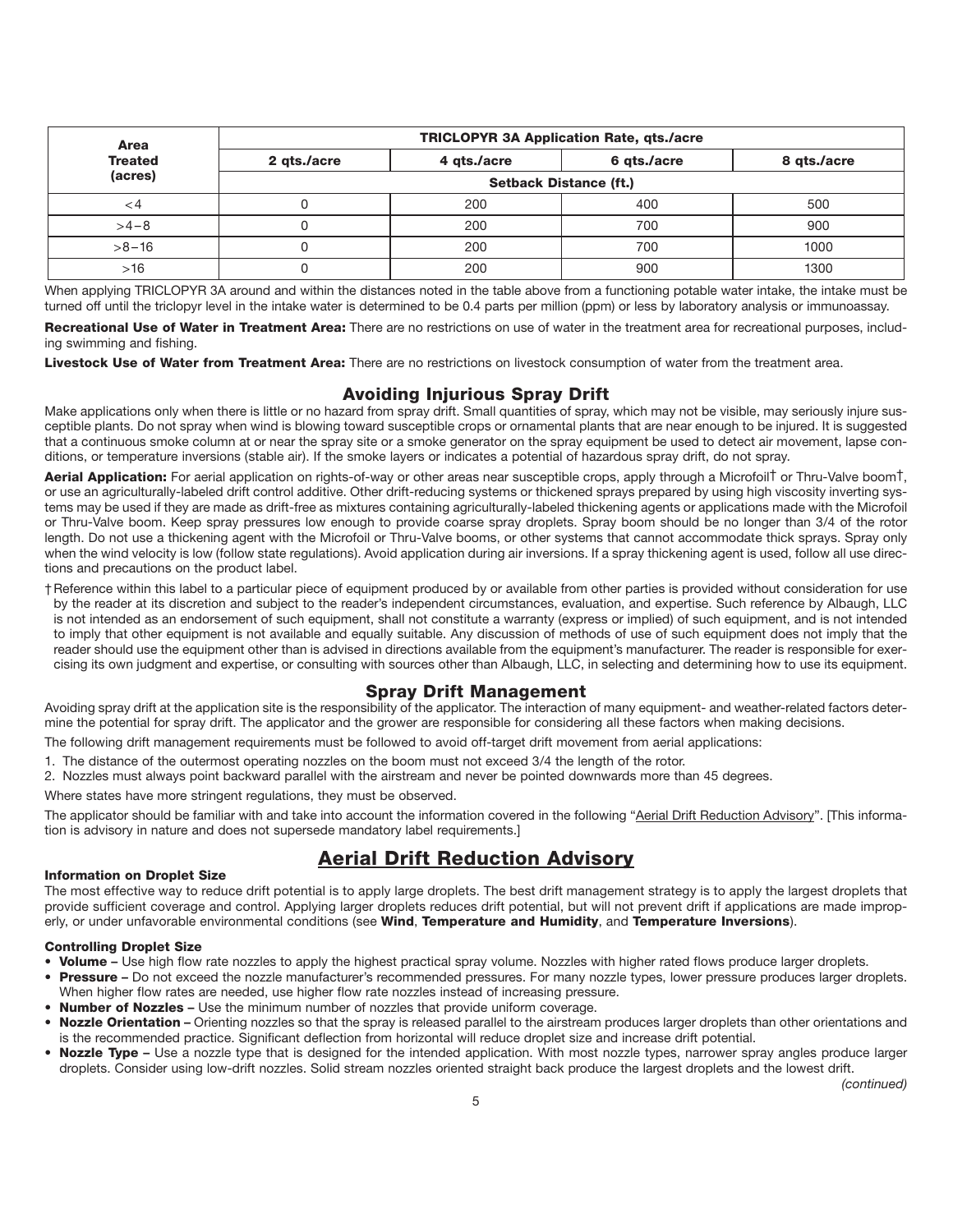### **Boom Length**

For some use patterns, reducing the effective boom length to less than 3/4 of the wingspan or rotor length may further reduce drift without reducing swath width.

### **Application Height**

Applications should not be made at a height greater than 10 feet above the top of the largest plants unless a greater height is required for aircraft safety. Making applications at the lowest height that is safe reduces exposure of droplets to evaporation and wind.

### **Swath Adjustment**

When applications are made with a crosswind, the swath will be displaced downwind. Therefore, on the up and downwind edges of the field, the applicator must compensate for this displacement by adjusting the path of the aircraft upwind. Swath adjustment distance should increase, with increasing drift potential (higher wind, smaller drops, etc.).

### **Wind**

Drift potential is lowest between wind speeds of 2 –10 mph. However, many factors, including droplet size and equipment type, determine drift potential at any given speed. Application should be avoided below 2 mph due to variable wind direction and high inversion potential. **NOTE:** Local terrain can influence wind patterns. Every applicator should be familiar with local wind patterns and how they affect spray drift.

### **Temperature and Humidity**

When making applications in low relative humidity, set up equipment to produce larger droplets to compensate for evaporation. Droplet evaporation is most severe when conditions are both hot and dry.

### **Temperature Inversions**

Applications should not occur during a local, low level temperature inversion because drift potential is high. Temperature inversions restrict vertical air mixing, which causes small suspended droplets to remain in a concentrated cloud. This cloud can move in unpredictable directions due to the light variable winds common during inversions. Temperature inversions are characterized by increasing temperatures with altitude and are common on nights with limited cloud cover and light to no wind. They begin to form as the sun sets and often continue into the morning. Their presence can be indicated by ground fog; however, if fog is not present, inversions can also be identified by the movement of the smoke from a ground source or an aircraft smoke generator. Smoke that layers and moves laterally in a concentrated cloud (under low wind conditions) indicates an inversion, while smoke that moves upward and rapidly dissipates indicates good vertical air mixing.

### **Sensitive Areas**

The pesticide should only be applied when the potential for drift to adjacent sensitive areas (e.g., residential areas, bodies of water, known habitat for threatened or endangered species, non-target crops) is minimal (e.g., when wind is blowing away from the sensitive areas).

### **Ground Equipment**

To aid in reducing spray drift, TRICLOPYR 3A should be used in thickened (high-viscosity) spray mixtures using an agriculturally labeled drift control additive, high viscosity invert system, or equivalent as directed by the manufacturer. With ground equipment, spray drift can be reduced by keeping the spray boom as low as possible; by applying 20 gallons or more of spray per acre; by keeping the operating spray pressures at the lower end of the manufacturer's recommended pressures for the specific nozzle type used (low-pressure nozzles are available from spray equipment manufacturers); and by spraying when wind velocity is low (follow state regulations). In hand-gun applications, select the minimum spray pressure that will provide adequate plant coverage (without forming a mist). Do not apply with nozzles that produce a fine-droplet spray.

### **High Volume Leaf-Stem Treatment**

†For complete control, retreatment may be necessary.

††Use cut surface treatments for best results.

To minimize spray drift, do not use pressure exceeding 50 psi at the spray nozzle and keep sprays no higher than brush tops. An agriculturally-labeled thickening agent may be used to reduce drift.

# **PLANTS CONTROLLED BY TRICLOPYR 3A**

| alder                 | cascara              | gallberry          | poison ivy                 | sycamore   |
|-----------------------|----------------------|--------------------|----------------------------|------------|
| arrowwood             | ceanothus            | hazel              | poison oak                 | tanoak     |
| ash                   | cherry               | hornbeam           | poplar                     | thimblebe  |
| aspen                 | chinguapin           | kudzu <sup>†</sup> | salt-bush (Baccharis spp.) | tulip popl |
| Australian pine       | choke cherry         | locust             | salt cedar <sup>††</sup>   | waxmyrtle  |
| bear clover (bearmat) | cottonwood           | madrone            | salmonberry                | western h  |
| beech                 | crataegus (hawthorn) | maples             | sassafras                  | white titi |
| birch                 | Douglas fir          | mulberry           | scotch broom               | wild rose  |
| blackberry            | dogwood              | oaks               | sumac                      | willow     |
| blackgum              | elderberry           | persimmon          | sweetbay magnolia          | winged el  |
| Brazilian pepper      | elm                  | pine               | sweetgum                   |            |

# **WOODY PLANT SPECIES**

arrowwood ceanothus hazel poison oak tanoak ash and thimbleberry the cherry thimble beream thimble beream poplar thimbleberry aspen chinquapin kudzu† salt-bush *(Baccharis spp.)* tulip poplar Australian pine choke cherry locust salt cedar†† waxmyrtle bear clover (bearmat) cottonwood madrone salmonberry western hemlock crataegus (hawthorn) maples sassafras sassafras white titi birch Douglas fir mulberry scotch broom wild rose blackberry dogwood oaks sumac willow elderberry **blackgaum electron electron controls** electron sweetbay magnolia winged elm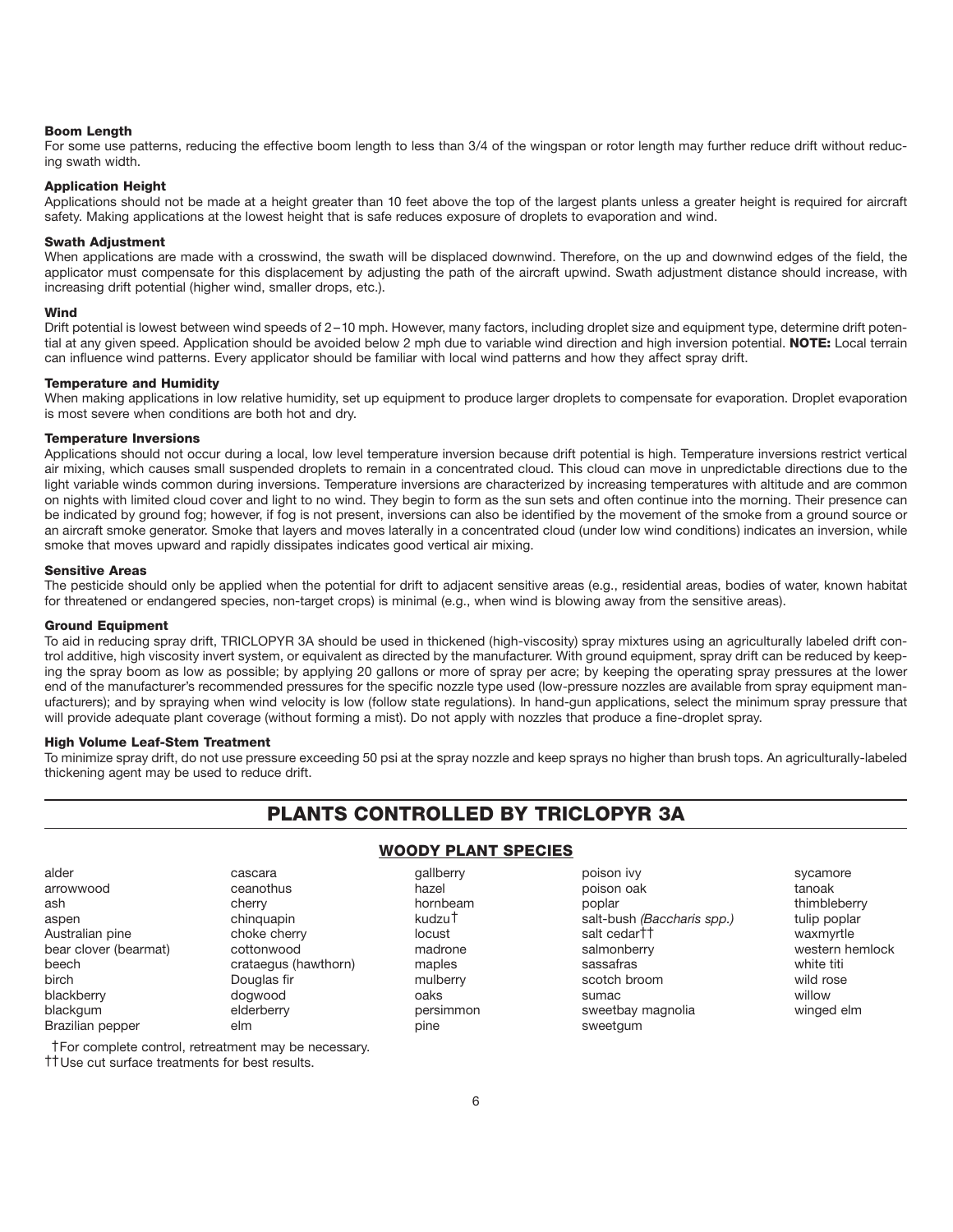### **ANNUAL AND PERENNIAL BROADLEAF WEEDS**

bindweed states of the curly dock the curly dock Mexican petunia the smartweed some tropical soda apple<br>
curly dandelion burdock burdock bankain Spanish needles/ states vetch Spanish needles/ Canada thistle **Field bindweed** Purple loosestrife common beggarticks wedelia chicory lambsquarter ragweed tansy ragwort wild lettuce

### **Purple Loosestrife** *(Lythrum salicaria)*

Purple loosestrife can be controlled with foliar applications of TRICLOPYR 3A. For broadcast applications use a minimum of 6 to 8 quarts of TRI-CLOPYR 3A (4 ½ to 6 lb ae of triclopyr) per acre. Apply TRICLOPYR 3A when purple loosestrife is at the bud to mid-flowering stage of growth. Follow-up applications for control of regrowth should be made the following year in order to achieve increased control of this weed species. For all applications, a non-ionic surfactant should be added to the spray mixture. Follow all directions and use precautions on the label of the surfactant. Thorough wetting of the foliage and stems is necessary to achieve satisfactory control. A minimum spray volume of 50 gallons per acre is recommended for ground broadcast applications.

If using a backpack sprayer, a spray mixture containing 1% to 1.5% TRICLOPYR 3A or 5 to 7.6 fl. oz. of TRICLOPYR 3A per 4 gallons of water should be used. All purple loosestrife plants should be thoroughly wetted.

# **APPLICATION METHODS**

Use TRICLOPYR 3A at rates of 1/4 to 3 gallons of TRICLOPYR 3A (3/4 to 9 lb ae of triclopyr) per acre to control broadleaf weeds and woody plants. In all cases, use the amount specified in enough water to give uniform and complete coverage of the plants to be controlled. Use only water suitable for spraying. Use an agriculturally labeled non-ionic surfactant for all foliar applications. When using surfactants, follow the use directions and precautions listed on the surfactant manufacturer's label. Use the higher concentrations of surfactant in the spray mixture when applying lower spray volumes per acre. The order of addition to the spray tank is water, spray thickening agent (if used), additional herbicide (if used), and TRI-CLOPYR 3A. Surfactant should be added to the spray tank last or as recommended on the product label. If combined with emulsifiable concentrate herbicides, moderate continuous adequate agitation is required.

Before using any recommended tank mixtures, read the directions and all use precautions on both labels.

For best results, apply when woody plants and weeds are actively growing. When hard-to-control species such as ash, blackgum, choke cherry, elm, maples, oaks, pines, or winged elm are prevalent and during applications made in late summer when the plants are mature and during drought conditions, use the higher rates of TRICLOPYR 3A alone or in combination with PICLORAM + 2,4-D IVM specialty herbicide. (PICLORAM + 2,4-D IVM is a restricted-use pesticide. See product label.) PICLORAM + 2,4-D IVM is not registered for use in the states of California and Florida.

When using TRICLOPYR 3A in combination with 2,4-D 3.8 lbs. amine, like DMA 4 IVM, or low-volatile ester herbicides, generally the higher rates should be used for satisfactory brush control.

Use the higher dosage rate when brush approaches an average of 15 feet in height or when the brush covers more than 60% of the area to be treated. If lower rates are used on hard-to-control species, resprouting may occur the year following treatment.

On sites where easy-to-control brush species dominate, rates less than those listed may be effective. Consult State or Local Extension personnel for such information.

# **FOLIAGE TREATMENT WITH GROUND EQUIPMENT**

### **High-Volume Foliage Treatment**

For woody plants, apply TRICLOPYR 3A at 4 to 12 quarts per 100 gallons of water (equivalent to 3 to 9 lbs. triclopyr acid). Alternately apply TRICLOPYR 3A at 1 to 4 quarts (equivalent to 3/4 to 3 lbs. triclopyr acid) in combination with 1 to 2 quarts of a 2,4-D 3.8 Ibs. amine product (like DMA 4 IVM or PICLORAM + 2,4-D IVM) and diluted to make 100 gallons of spray solution. Apply at a volume of 100 to 400 gallons of total spray per acre depending on foliage density of woody plants. Coverage should be made to thoroughly wet all foliage and root collars but not to create runoff.

*(continued)*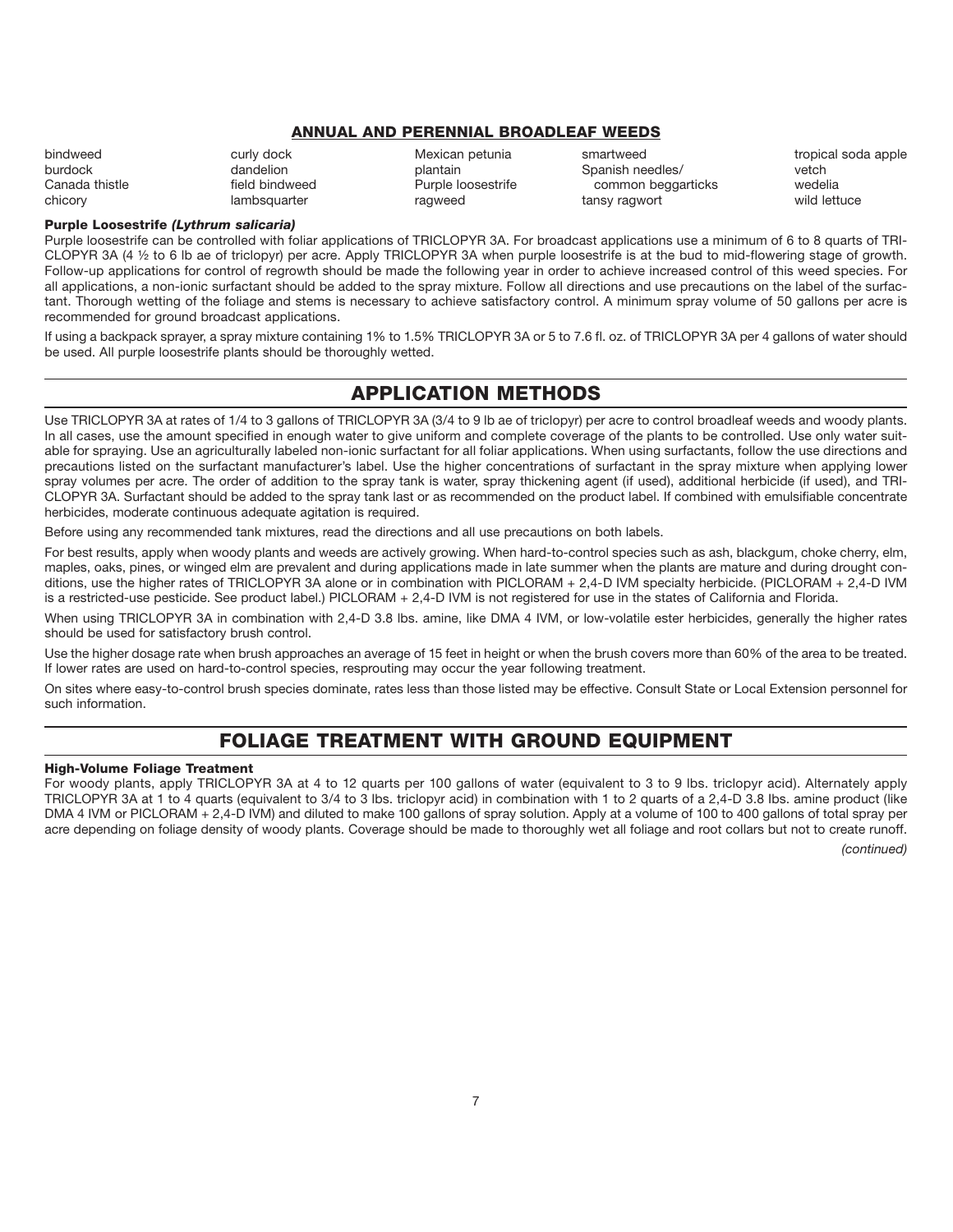Do not exceed maximum allowable use rates per acre (see table below).

| <b>Maximum Labeled Rate versus Spray Volume per Acre</b> |  |  |  |
|----------------------------------------------------------|--|--|--|
|----------------------------------------------------------|--|--|--|

|                                           | <b>Maximum Rate of TRICLOPYR 3A</b>                                         |                                                             |                                                                       |  |  |
|-------------------------------------------|-----------------------------------------------------------------------------|-------------------------------------------------------------|-----------------------------------------------------------------------|--|--|
| <b>Total Spray Volume</b><br>(gals./acre) | <b>Grazed/Hayed</b><br>Non-Cropland Sites (1)<br>(gals./100 gals. of spray) | Forestry Sites <sup>(2)</sup><br>(gals./100 gals. of spray) | Other Non-Cropland Sites <sup>(3)</sup><br>(gals./100 gals. of spray) |  |  |
| 400                                       | Do not use                                                                  | 0.5                                                         | 0.75                                                                  |  |  |
| 300                                       | Do not use                                                                  | 0.67                                                        |                                                                       |  |  |
| 200                                       | Do not use                                                                  |                                                             | 1.5                                                                   |  |  |
| 100                                       | 0.67                                                                        | 2                                                           | 3                                                                     |  |  |
| 50                                        | 1.33                                                                        | 4                                                           | 6                                                                     |  |  |
| 40                                        | 1.67                                                                        | 5                                                           | 7.5                                                                   |  |  |
| 30                                        | 2.33                                                                        | 6.65                                                        | 10                                                                    |  |  |
| 20                                        | 3.33                                                                        | 10                                                          | 15                                                                    |  |  |
| 10                                        | 6.67                                                                        | 20                                                          | 30                                                                    |  |  |

**(1)**Do not exceed the maximum use rate of 2 Ibs. ae of triclopyr (2/3 gal. of TRICLOPYR 3A)/acre/year.

**(2)**Do not exceed the maximum use rate of 6 Ibs. ae of triclopyr (2 gals. of TRICLOPYR 3A)/acre/year.

**(3)**Do not exceed the maximum use rate of 9 Ibs. ae of triclopyr (3 gals. of TRICLOPYR 3A)/acre/year on non-cropland use sites other than forestry and grazed/hayed areas.

### **Low-Volume Foliage Treatment**

To control susceptible woody plants, apply up 20 quarts of TRICLOPYR 3A in 10 to 100 gallons of finished spray. The spray concentration of TRICLOPYR 3A and total spray volume per acre should be adjusted depending on the size and foliage density of target woody plants and type of spray equipment used. Regardless of spray volume, uniform coverage of target plant foliage (including stems and root collars) is essential for optimal control (see "General Use Precautions and Restrictions"). When making low-volume applications a surfactant is recommended. Delivery rate of spray nozzles to height and density of woody plants is important. When treating tall, dense brush, a spray gun that can deliver up to 2 gallons per minute at 40 to 60 psi may be required. Application equipment with spray tips that deliver less than 1 gallon of spray per minute (such as backpack sprayers) may only be appropriate for short, low-to-moderate density brush.

**Tank Mixing:** As a low-volume foliar spray, up to 12 quarts TRICLOPYR 3A (equivalent to 9 lbs. triclopyr acid) may be applied in a tank mix combination with 2 to 4 quarts Tordon K or 4 to 8 quarts of PICLORAM + 2,4-D IVM in 10 to 100 gallons of finished spray.

# **BROADCAST APPLICATIONS WITH GROUND EQUIPMENT**

Use only equipment that will assure uniform coverage of the spray volumes applied. The addition of a non-ionic surfactant may enhance coverage. See "Maximum Labeled Rate versus Spray Volume per Acre" table above for relationship between mixing rate, spray volume and maximum application rate.

### **Woody Plant Control**

Foliage Treatment: Use 8 to 12 quarts of TRICLOPYR 3A (equivalent to 6 to 9 lbs. triclopyr acid) in enough water to make 20 to 100 gallons of total spray per acre. 2 to 4 quarts of TRICLOPYR 3A may be tank mixed with 4 to 8 quarts of 2,4-D 3.8 Ibs. amine (like DMA 4 IVM or PICLORAM + 2,4-D IVM) in sufficient water to make 20 to 100 gallons of total spray per acre.

### **Broadleaf Weed Control**

Apply 1-1/3 to 6 quarts of TRICLOPYR 3A (equivalent to 1 to 4-1/2 Ibs. triclopyr acid) in a total volume of 20 to 100 gallons of water per acre. Application may be made at any time during the growing season. TRICLOPYR 3A at 1-1/3 to 4 quarts may be tank mixed with 2 to 4 quarts of Tordon K, PICLORAM + 2,4-D IVM or 2,4-D 3.8 Ibs. amine, like DMA 4 IVM herbicides to improve the weed spectrum.

### **Aerial Application (Helicopter Only)**

Aerial sprays should be applied using suitable drift control (See Use Precautions and Restrictions). Add an agriculturally-labeled non-ionic surfactant as described under "Directions for Use". See "Maximum Labeled Rate versus Spray Volume per Acre" table above for relationship between mixing rate, spray volume and maximum application rate.

### **Foliage Treatment (Non-Grazed Rights-of-Way)**

**Non-grazed areas:** Apply 4 to 12 quarts of TRICLOPYR 3A (equivalent to 6 to 9 lbs.of triclopyr acid) or 4 to 6 quarts of TRICLOPYR 3A in a tank mix combination with 4 to 8 quarts of 2,4-D 3.8 Ibs. amine, like DMA 4 IVM or PICLORAM + 2,4-D IVM, and apply in a total spray volume of 10 to 30 gallons per acre. Apply higher rates and volumes if target plants are dense or under drought conditions.

Areas within non-grazed rights-of-way that may be grazed may be spot treated if the treated area comprises no more than 10% of the total grazable area.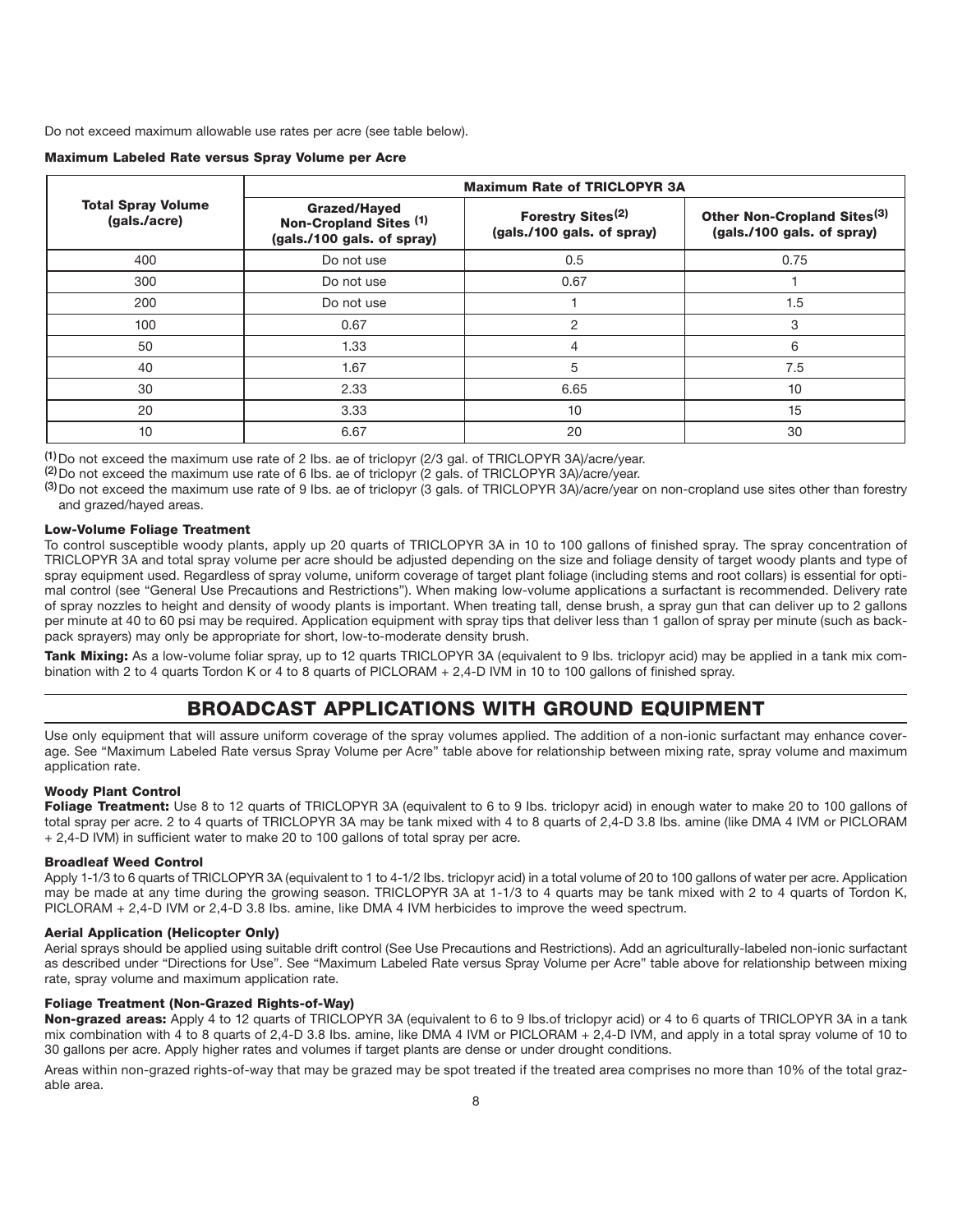# **CUT SURFACE TREATMENTS**

To control unwanted trees of hardwood species such as elm, maple, oak and conifers in labeled sites, make a 50% (1-to-1 ratio with water) to 100% (undiluted) application of TRICLOPYR 3A as directed below.

### **Tree Injector Method**

Using suitable equipment, inject 1/2 mL of undiluted TRICLOPYR 3A or 1 mL of the diluted solution into the bark at intervals of 3 to 4 inches between centers of the injector wound. The injections should completely surround the tree at any convenient height.

**Note:** No Worker Protection Standard worker-entry restrictions or worker notification requirements apply when this product is injected directly into plants.

### **Hack and Squirt Method**

Make cuts around the tree trunk at a convenient height with a suitable tool so that the cuts overlap slightly and make a continuous circle around the trunk. Apply 1/2 mL of undiluted TRICLOPYR 3A or 1 mL of the diluted solution into the pocket created between the bark and the inner stem/trunk by each cut.

### **Frill or Girdle Method**

Make a single girdle through the bark completely around the tree at a convenient height. The frill should allow for the herbicide to remain next to the inner stem and absorb into the plant. Wet the cut surface with undiluted or diluted solution.

**Note:** Both the Hack and Squirt method and the Frill or Girdle method may not be effective during heavy sap flow of certain species such as maples.

### **Stump Treatment**

Spray or paint the cut surfaces of freshly cut stumps and stubs with undiluted TRICLOPYR 3A. Make sure the cambium area next to the bark is wet.

# **Chemical Mowing on Non-Cropland Sites Infested with Annual and Perennial Broadleaf Weeds or Woody Plants (Not For Use in California)**

Apply TRICLOPYR 3A to the cut surfaces of weed or brush stubble under the deck of a rotary mower such as the Lucas "64" System or other Albaugh approved equipment that is designed to uniformly apply the herbicide. This method of application may be used for control of annual and perennial broadleaf weeds and for suppression and stem density reduction of woody plants that occur on rights-of- way, airport grounds, petroleum tank farms or other industrial sites. Apply when growing conditions are favorable and there is active plant growth.

**Broadleaf Weed Control:** Apply at labeled rates under the section Broadcast Applications with Ground Equipment, Broadleaf Weed Control. Apply in a minimum spray volume of 3 gallons per acre. Follow label recommendations for herbicides that may be applied in tank mix combination with TRICLOPYR 3A to improve weed control or broaden the spectrum of weeds controlled.

Woody Plant Control: For suppression and stem density reduction of woody species, use 3 to 6 quarts of TRICLOPYR 3A in a minimum spray volume of 5 gallons per acre. Follow label recommendations for herbicides that may be applied in tank mix combination with TRICLOPYR 3A to improve woody plant control or broaden the spectrum of woody plants controlled.

# **FOREST MANAGEMENT APPLICATIONS**

Optimal control for broadcast applications of TRICLOPYR 3A is achieved using spray volumes that allow thorough plant coverage. Recommended spray volumes are usually 10 to 25 gallons per acre by air or 10 to 100 gallons per acre by ground depending upon equipment. When using spray volumes less than 50 gallons per acre, the addition of an agriculturally labeled non-ionic surfactant as described under Directions for Use will help assure more complete coverage of foliage. Application systems or additives designed to minimize drift by producing larger droplets may require higher spray volumes to maintain brush control.

### **Forest Site Preparation (Not for Conifer Release)**

Apply up to 8 quarts of TRICLOPYR 3A (equivalent to 6 lb triclopyr acid) and apply in a total spray volume of 10 to 30 gallons per acre. 4 to 6 quarts of TRICLOPYR 3A (equivalent to 3 to 4 1/2 Ib triclopyr acid) may be tank mixed with 1 to 2 gallons of PICLORAM + 2,4-D IVM or 2,4-D 3.8 Ib low volatile ester in a tank mix combination in a total spray volume of 10 to 30 gallons per acre. Use a non-ionic agricultural surfactant for all foliar applications as described under Directions for Use. PICLORAM + 2,4-D IVM is not registered for use in the states of California and Florida.

**Note:** Conifers planted within one month after treatment with TRICLOPYR 3A at less than 5 1/3 quarts per acre or sooner than two months after treatment at 5 1/3 to 12 quarts per acre may be injured due to residual triclopyr in soil. If applying tank mixtures with other herbicides for forest site preparation, review labels for all products in the mixture to determine the longest recommended waiting period before re-planting treated site.

### **Directed Spray Applications for Conifer Release**

To release conifers from competing hardwoods such as red maple, sugar maple, striped maple, sweetgum, red and white oaks, ash, hickory, alder, birch, aspen, and pin cherry, mix 4 to 8 quarts of TRICLOPYR 3A (equivalent to 3 to 6 lb triclopyr acid) in enough water to make 100 gallons of spray mixture. Spray coverage may be improved by the addition of a non-ionic surfactant as described under Directions for Use. Direct the spray onto the foliage of competing hardwoods using a knapsack or backpack sprayer with flat fan nozzles. Make application any time after hardwoods have reached full leaf size, but prior to autumn coloration. Treated hardwoods should be less than 6 feet in height to ensure adequate spray coverage. Avoid with conifer foliage, particularly desirable pines.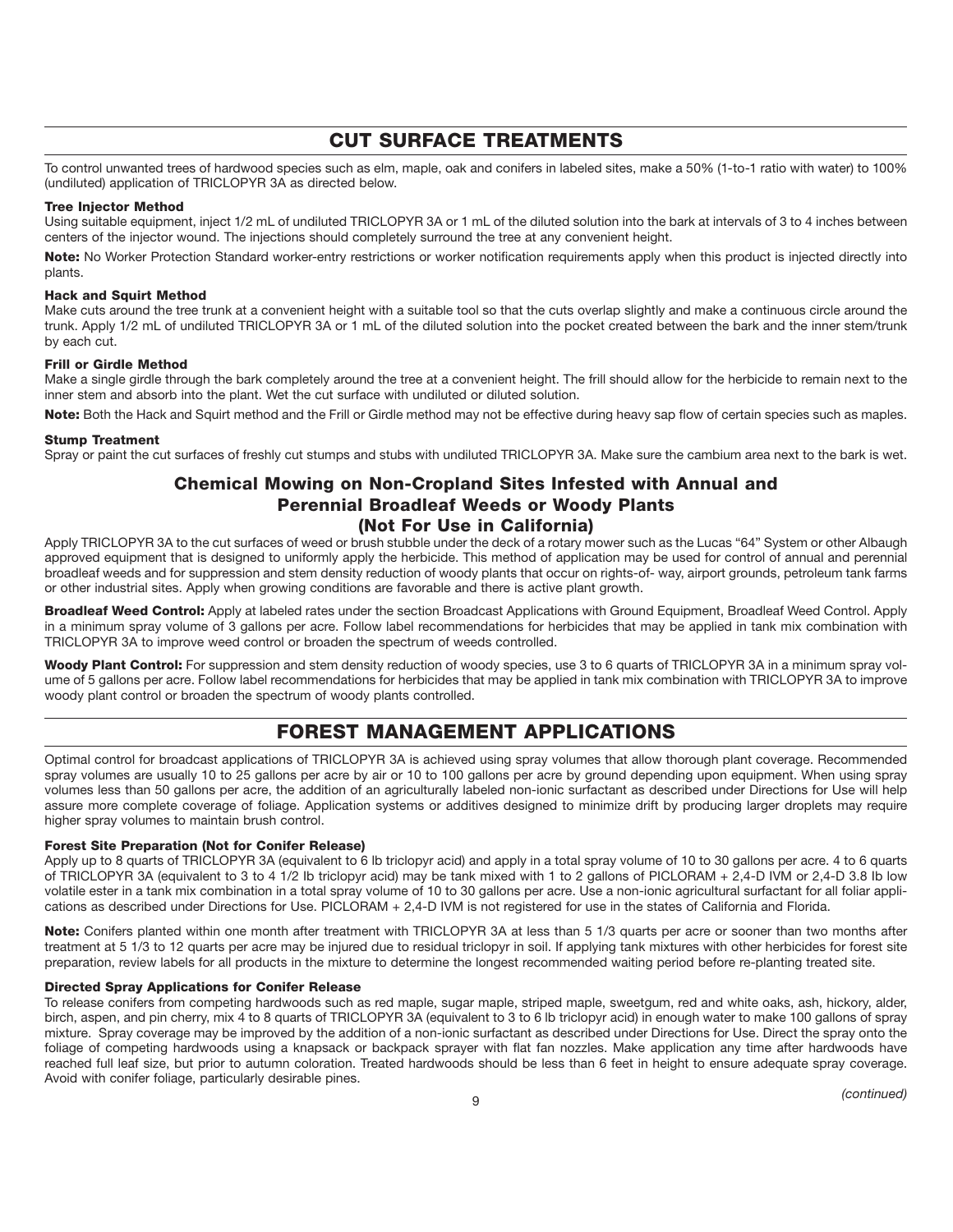**Note:** Spray may cause temporary damage and growth suppression where contact with conifers occurs; however, injured conifers should recover and grow normally. Over-the-top broadcast type spray applications can kill pines.

### **Broadcast Application for Conifer Release in the Northeastern United States**

To release spruce, fir, red pine and white pine from competing hardwoods, such as red maple, sugar maple, striped maple, alder, birch (white, yellow or gray), aspen, ash, pin cherry and Rubus spp. and perennial and annual broadleaf weeds, apply 2 to 4 quarts of TRICLOPYR 3A (equivalent to 1 ½ to 3 lb triclopyr acid) per acre alone or with 2,4-D amine, like DMA 4 IVM, or 2,4-D ester to provide no more than 4 pounds acid equivalent per acre from both products. Make applications in late summer or early fall after conifers have formed their over wintering buds and hardwoods are in full leaf and prior to autumn coloration.

### **Broadcast Applications for Douglas Fir Release in the Pacific Northwest and California**

To release Douglas fir from susceptible competing vegetation such as broadleaf weeds, alder, blackberry or Scotch broom, apply 1 1/3 to 2 quarts of TRICLOPYR 3A (equivalent to 1 to 1 1/2 lb of triclopyr acid) per acre alone or in combination with 4 Ib per acre of atrazine. Mix all sprays in a water carrier with a non-ionic surfactant. Make applications in early spring after hardwoods begin growth and before Douglas fir bud break ("early foliar" hardwood stage) or after Douglas fir seasonal growth has "hardened off" (set winter buds) in late summer, but while hardwoods are still actively growing. When treating after Douglas fir bud set, apply prior to onset of autumn coloration in hardwood foliage.

**Note:** Applications made during active Douglas fir shoot growth (after spring bud break and prior to bud set) may cause injury to Douglas fir trees.

# **CHRISTMAS TREE PLANTATIONS**

Use TRICLOPYR 3A to control woody plants and annual and perennial broadleaf weeds in established Christmas tree plantations. Best results are obtained when woody plants and weeds are actively growing. TRICLOPYR 3A will not control weeds that have not emerged at the time of application. Resprouting can occur the year after treatment when lower rates are made on hard-to-control species. Applications made with backpack or knapsack sprayers to plants over 8 feet in height may result in reduced control due to inability to reach top foliage. Applicators should use the higher rates of TRICLOPYR 3A or use cut surface application methods when treating large brush or trees or hard-to-control species (such as ash, blackgum, choke cherry, elm, hazel, madrone, maples, oaks or sweetgum), and for applications made during drought conditions or in late summer when the leaves are mature. When making foliar applications, use enough water to give thorough coverage. Reduced control may occur when applications are made under drought conditions.

### **Use Restrictions**

- Do not use on newly seeded grass until well established as indicated by vigorous growth and development of secondary root system and tillering
- Mow newly seeded turf (alleyways, etc.) two or three times before any treatment with TRICLOPYR 3A.
- Do not reseed Christmas tree areas treated with TRICLOPYR 3A for a minimum of three weeks after application.
- Do not use TRICLOPYR 3A if legumes, such as clover, are present and injury cannot be tolerated.

### **Spray Preparation**

Optimal order of addition to the spray tank is:

- 1. Water
- 2. Drift control agent (if used)
- 3. Non-ionic agricultural surfactant (if used)
- 4. TRICLOPYR 3A

Use moderate agitation while mixing and spraying. Use of a non-ionic agricultural surfactant is recommended for all applications. Follow use directions and precautions listed on the manufacturer's label. Use the higher recommended concentrations of surfactant in the spray mixture when applying lower spray volumes per acre.

### **Application**

Time applications for late summer or early autumn after terminal growth of Christmas trees has hardened off, but prior to weed leaf drop. Apply 2 to 5 pints of TRICLOPYR 3A (equivalent to 3/4 to 1-3/4 lbs. triclopyr acid) per acre as directed spray toward the base of Christmas trees. Use enough spray volume to provide thorough coverage of target plants (20 to 100 gallons per acre).

Do not apply with 2,4-D.

Application rates of TRICLOPYR 3A listed for Christmas trees will only suppress some well established woody plants that are greater than 2 to 3 years old (see table below). Broadcast sprays may also be applied in bands between the rows of planted trees. Use spray equipment that will assure uniform coverage of the desired spray volume.

Unintended foliage contact of TRICLOPYR 3A to Christmas trees from directed sprays can cause needle and branch injury. Blue spruce, white spruce, balsam fir and Frasier fir are less susceptible to injury than white pine and Douglas fir.

**Restriction:** Apply TRICLOPYR 3A only to established Christmas trees that were planted at least one full year prior to application.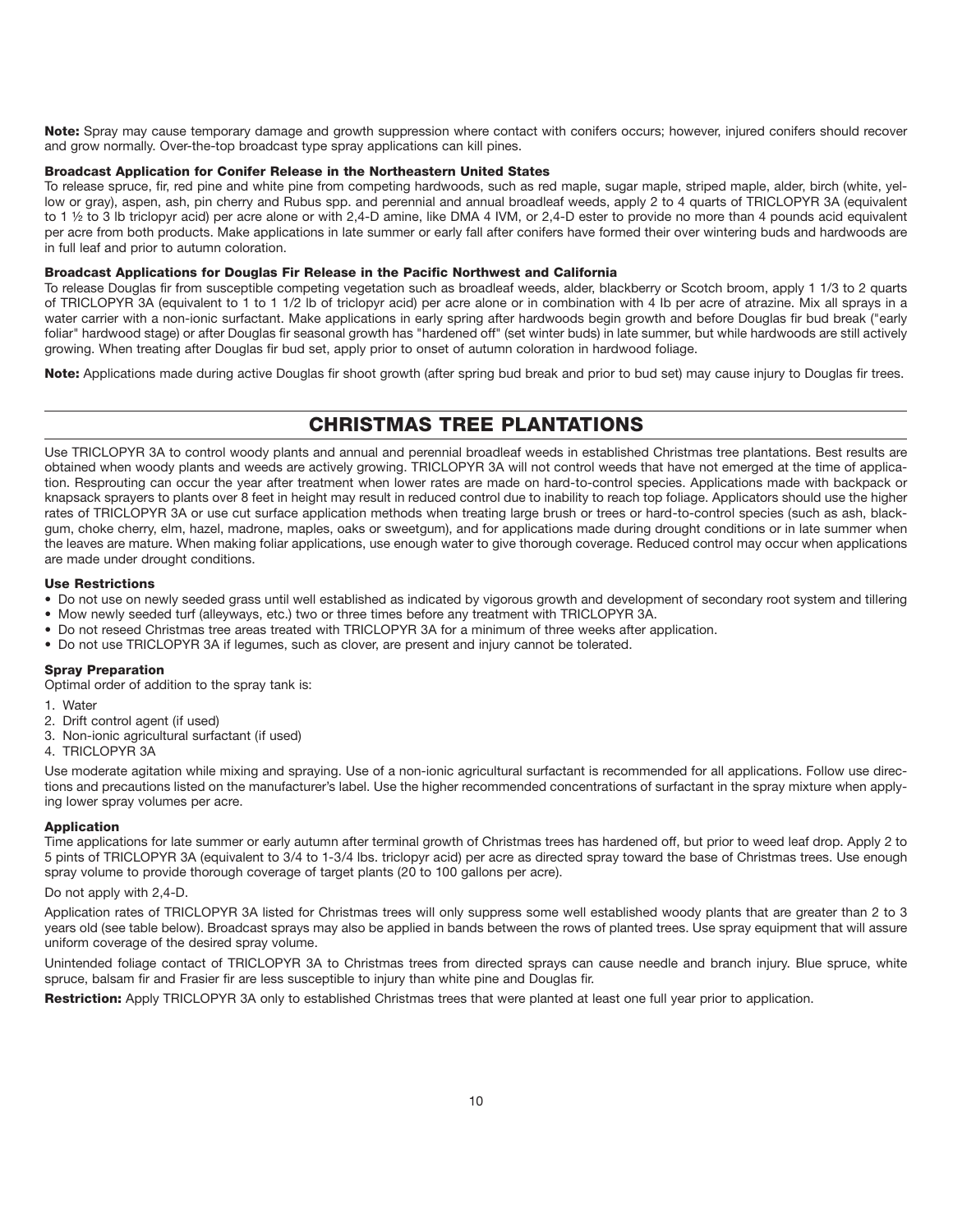### **Application Rates and Species Controlled:**

| <b>SPECIES</b>                                                                                                                  | <b>APPLICATION RATE</b><br>(pints/Acre) | <b>COMMENTS</b>                                  |
|---------------------------------------------------------------------------------------------------------------------------------|-----------------------------------------|--------------------------------------------------|
| clover, dandelion, dock curly, lambsquarters,<br>lespedeza, plantain (broadleaf), plantain (buckhorn),<br>ragweed, common vetch | 2                                       |                                                  |
| Blackberry                                                                                                                      | 4                                       |                                                  |
| Chicory (suppression), fireweed, ivy (ground), lettuce<br>(wild), oxalis, poison ivy, violet (wild), Virginia creeper           | $3$ to $4$                              |                                                  |
| bindweed (field), smartweed, thistle (Canada)                                                                                   |                                         | Top growth control, retreatment may be necessary |
| Aspen, chinguapin, elderberry, Grape (wild)                                                                                     | 5                                       |                                                  |
| Arrowwood, beech, birch, cottonwood, mulberry,<br>poplar, sassafras, sumac, sycamore                                            |                                         | Seedlings less than 2 to 3 years old             |

### **Directed Applications**

To control hardwoods such as red maple, sugar maple, striped maple, sweetgum, red and white oaks, ash, alder, birch, aspen, and pin cherry mix 4 to 20 fluid ounces of TRICLOPYR 3A in enough water to make 3 gallons of spray mixture. For directed applications, do not exceed 8 quarts of TRI-CLOPYR 3A (equivalent to 6 lbs. triclopyr acid) per acre per year. Spray coverage may be improved by the addition of a non-ionic surfactant as described under "Directions for Use". Direct the spray onto the foliage of competing hardwoods using a knapsack or backpack sprayer with flat fan nozzles. Make application any time after hardwoods have reached full leaf size, but prior to autumn coloration. Treated hardwoods should be less than 8 feet in height to ensure adequate spray coverage.

**Note:** To prevent Christmas tree injury, care should be taken to direct spray away from contact with Christmas tree foliage.

### **Cut Surface Treatments**

When treating large brush or trees or hard-to-control species such as ash, blackgum, choke cherry, elm, hazel, madrone, maples, oaks, salt cedar or sweetgum, and for applications made during drought conditions or in late summer when the leaves are mature, use cut surface treatments. (See directions for "Cut Surface Treatments" in preceding section of this label.)

# **WETLAND SITES IN PRODUCTION FORESTS AND INDUSTRIAL NON-CROP AREAS**

TRICLOPYR 3A may be used within production forests and industrial non-crop sites to control target vegetation in and around standing water sites, such as marshes, wetlands, and the banks of ponds and lakes and transition areas between upland and lowland sites.

For control of woody plants and broadleaf weeds in these sites, follow use directions and application methods on this label for forestry and noncropland sites.

### **Use Precautions**

Minimize overspray to open water when treating target vegetation in and around non-flowing, quiescent or transient water. When making applications to control unwanted plants on banks or shorelines of flowing water, minimize overspray to open water.

**Note:** Consult local public water control authorities before applying this product in and around public water. Permits may be required to treat such areas.

# **PRODUCT INFORMATION FOR AQUATIC AND WETLAND SITES**

Use TRICLOPYR 3A for control of emersed, submersed and floating aquatic plants in aquatic sites such as ponds, lakes, reservoirs, non-irrigation canals, and ditches which have little or no continuous outflow, marshes and wetlands, including broadleaf and woody vegetation on banks and shores within or adjacent and other aquatic sites.

**Obtain Required Permits:** Consult with appropriate state or local water authorities before applying this product to public waters. State or local agencies may require permits.

Refer to the USE RESTRICTIONS section under the forestry and non-crop area uses.

### **AQUATIC PLANTS CONTROLLED BY TRICLOPYR 3A**

# **Aquatic Weeds**<br>alligatorweed

American lotus parrotfeather† waterhyacintherican intervention of the parrotfeather<br>American froqbit by phragmites by phragmites waterlily American frogbit phragmites aquatic soda apple pickerelweed waterprimose Eurasian watermilfoil pennywort watershield milfoil species

nuphar (spatterdock) purple loosestrife<br>parrotfeathert maternyacinth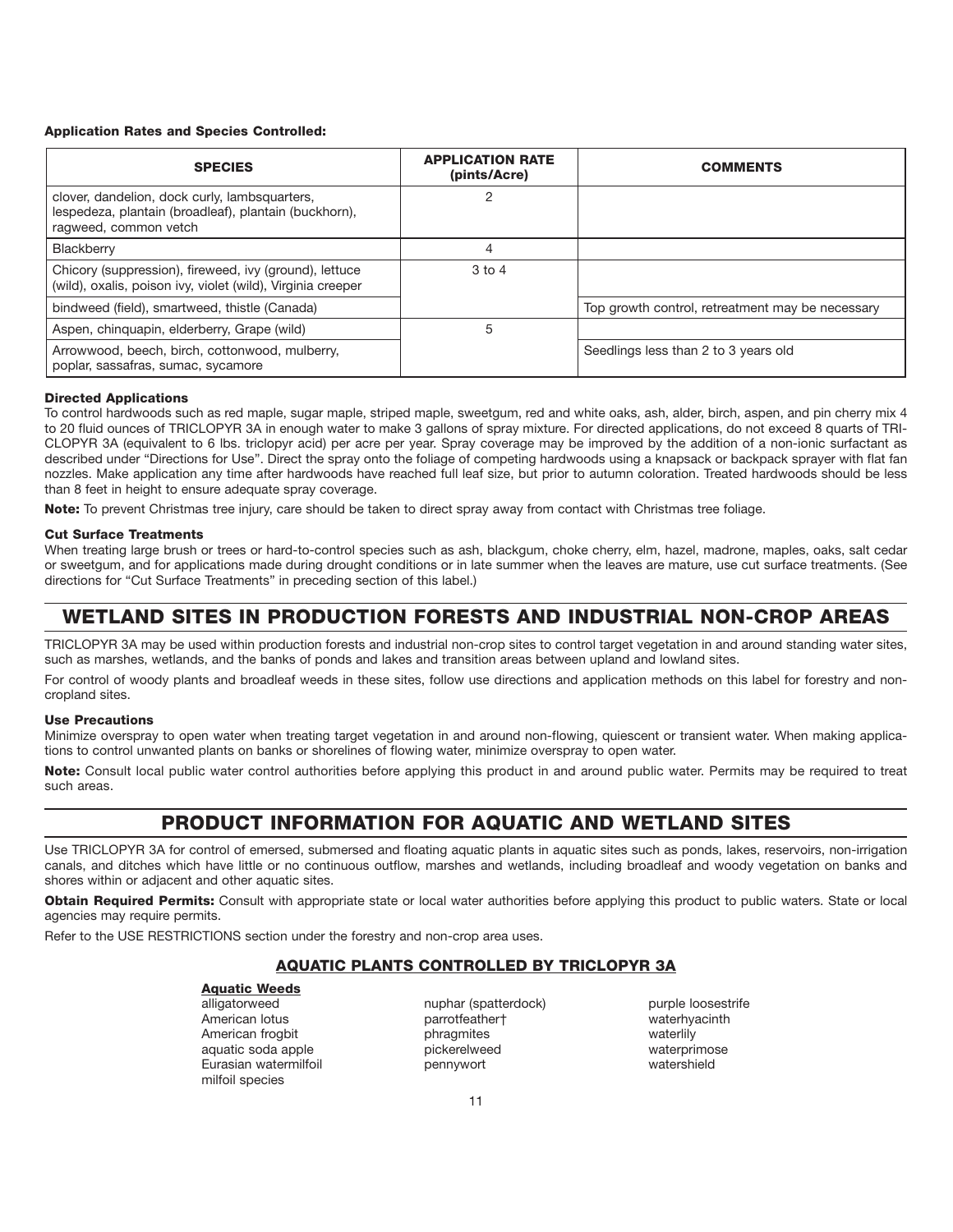# **Aquatic Applications Methods**

### **Floating and Emerged Weeds**

For control of waterhyacinth, alligatorweed (see specific directions below), and other susceptible emerged and floating herbaceous weeds and woody plants, apply 1-1/2 to 6 lbs. ae of triclopyr (2 to 8 quarts of TRICLOPYR 3A) per acre as a foliar application using surface or aerial equipment. Use higher rates in the rate range when plants are mature, when the weed mass is dense, or for difficult to control species. Repeat as necessary to control regrowth and plants missed in the previous operation, but do not exceed a total of 6 lbs. ae of triclopyr (8 quarts of TRICLOPYR 3A) per acre per annual growing season.

Use a non-ionic surfactant in the spray mixture to improve control. Follow all directions and use precautions on the aquatic surfactant label. Apply when plants are actively growing.

### **Surface Application**

Use a spray boom, handgun or other similar suitable equipment mounted on a boat or vehicle. Thorough wetting of foliage is essential for maximum effectiveness. Use 20 to 200 gallons per acre of spray mixture. Special precautions such as the use of low spray pressure, large droplet producing nozzles or addition of a labeled thickening agent may minimize spray drift in areas near sensitive crops.

### **Aerial Application (Helicopter Only)**

Apply with a helicopter using a Microfoil or Thru-Valve boom, or a drift-control additive in the spray solution. Apply in a minimum of 10 gallons of total spray mix per acre. Do not apply when weather conditions favor drift to sensitive areas. See label section on aerial application directions and precautions.

### **Waterhyacinth** *(Eichhornia crassipes)*

Apply TRICLOPYR 3A at 1-1/2 to 6 lbs. ae of triclopyr (2 to 8 quarts of TRICLOPYR 3A) per acre to control waterhyacinth. Apply when plants are actively growing. Use the higher rate in the rate range when the weed mass is dense. It is important to thoroughly wet all foliage with the spray mixture. Use a non-ionic surfactant in the spray mixture. A repeat treatment may be needed to control regrowth or plants missed in the previous treatment.

### **Alligatorweed** *(Alternanthera philoxeroides)*

Apply TRICLOPYR 3A at 2 to 6 lbs. ae of triclopyr (3 to 8 quarts of TRICLOPYR 3A) per acre to control alligatorweed. It is important to thoroughly wet all foliage with the spray mixture. For best results, add an approved non-ionic aquatic surfactant to the spray mixture. Alligatorweed growing outside the margins of a body of water can be controlled with this treatment. However, alligatorweed growing in water will only be partially controlled. Top growth above the water will be controlled, but the plant will likely regrow from tissue below the water surface.

### **Precautions for Potable Water Intakes – Lakes, Reserviors, Ponds:**

For applications of TRICLOPYR 3A to control floating and emerged weeds in lakes, reservoirs or ponds that contain a functioning potable water intake for human consumption, see chart below to determine the minimum setback distances of the application from the functioning potable water intakes.

| <b>Area</b>    | <b>TRICLOPYR 3A Application Rate, gts./acre</b> |             |             |             |  |  |
|----------------|-------------------------------------------------|-------------|-------------|-------------|--|--|
| <b>Treated</b> | 2 gts./acre                                     | 4 gts./acre | 6 qts./acre | 8 gts./acre |  |  |
| (acres)        | <b>Setback Distance (ft.)</b>                   |             |             |             |  |  |
|                |                                                 | 200         | 400         | 500         |  |  |
| $>4-8$         |                                                 | 200         | 700         | 900         |  |  |
| $>8 - 16$      |                                                 | 200         | 700         | 1000        |  |  |
| >16            |                                                 | 200         | 900         | 1300        |  |  |

**Note:** Existing potable water intakes which are no longer in use, such as those replaced by potable water wells or connections to a municipal water system, are not considered to be functioning potable water intakes. These setback restrictions do not apply to terrestrial applications made adjacent to potable water intakes.

To apply TRICLOPYR 3A around and within the distances noted above from a functioning potable water intake, the intake must be turned off until the triclopyr level in the intake water is determined to be 0.4 parts per million (ppm) or less by laboratory analysis or immunoassay.

- **Recreational Use of Water in Treatment Area:** There are no restrictions on use of water in the treatment area for recreational purposes, including swimming and fishing.
- **Livestock Use of Water from Treatment Area:** There are no restrictions on livestock consumption of water from the treatment area.

### **Submerged Weeds**

For control of Eurasian watermilfoil *(Myriophyllum spicatum)* and other susceptible submerged weeds in ponds, lakes, reservoirs, and in non-irrigation canals or ditches that have little or no continuous outflow, apply TRICLOPYR 3A as either a surface or subsurface application. Rates should be selected according to the rate chart below to provide a triclopyr concentration of 0.75 to 2.5 ppm ae in treated water. Use higher rates in the rate range in areas of greater water exchange. These areas may require a repeat application. However, total application of TRICLOPYR 3A must not exceed an application rate of 2.5 ppm of triclopyr for the treatment area per annual growing season.

Apply in spring or early summer when Eurasian watermilfoil or other submersed weeds are actively growing.

Areas near susceptible crops or other desirable broadleaf plants may be treated by subsurface injection applied by boat to avoid spray drift.

### **Subsurface Application**

Apply desired amount of TRICLOPYR 3A per acre directly into the water through boat-mounted distribution systems. When treating target plants that are 6 feet below the surface of the water, trailing hoses should be used along with an aquatic approved sinking agent (except California).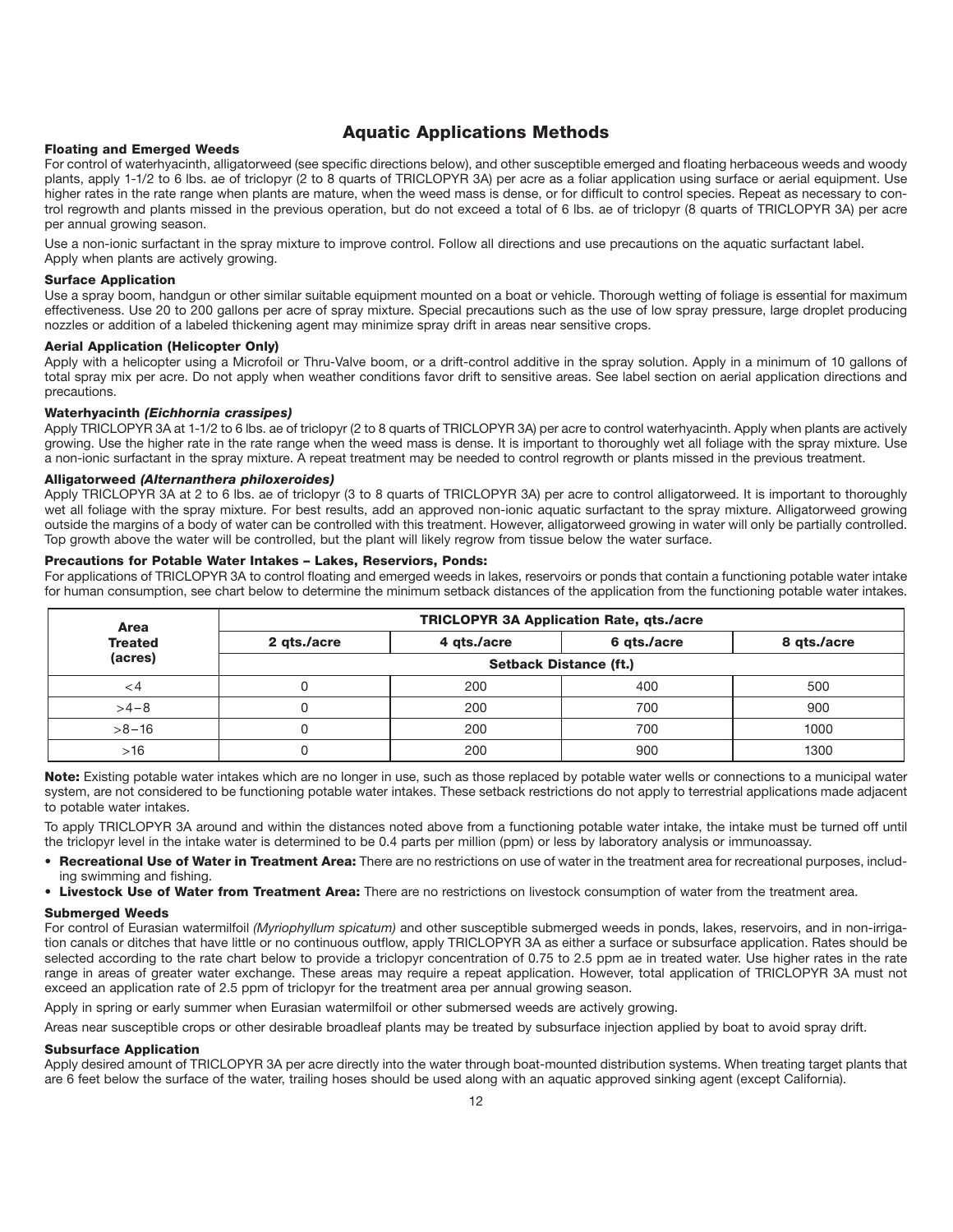### **Surface Application**

Apply the desired amount of TRICLOPYR 3A as either a concentrate or a spray mixture in water. However, use a minimum spray volume of 5 gallons per acre. Do not apply when weather conditions favor drift to sensitive areas.

Average water depth (feet) x 0.905 x target concentration (ppm) = gallons of TRICLOPYR 3A per surface acre treated.

| <b>Example:</b> To achieve a 2 ppm concentration of triclopyr in water averaging 4 feet deep |  |  |  |
|----------------------------------------------------------------------------------------------|--|--|--|
| $4 \times 0.905 \times 2$ ppm = 7.2 gallons of TRICLOPYR 3A per surface acre treated         |  |  |  |

|                                         |            |       | Concentration of Triclopyr Acid in Water (ppm ae)           |       |         |
|-----------------------------------------|------------|-------|-------------------------------------------------------------|-------|---------|
| <b>Water Depth</b><br>(f <sub>t</sub> ) | $0.75$ ppm | 1 ppm | $1.5$ ppm                                                   | 2 ppm | 2.5 ppm |
|                                         |            |       | Gallons of Triclopyr 3A per Surface Acre at Specified Depth |       |         |
|                                         | 0.7        | 0.9   | 1.4                                                         | 1.8   | 2.3     |
| 2                                       | 1.4        | 1.8   | 2.7                                                         | 3.6   | 4.6     |
| 3                                       | 2.1        | 2.7   | 4.1                                                         | 5.4   | 6.8     |
| $\overline{4}$                          | 2.7        | 3.6   | 5.4                                                         | 7.2   | 9.1     |
| 5                                       | 3.4        | 4.5   | 6.8                                                         | 9     | 11.3    |
| 6                                       | 4.1        | 5.4   | 8.1                                                         | 10.9  | 13.6    |
| $\overline{7}$                          | 4.8        | 6.3   | 9.5                                                         | 12.7  | 15.8    |
| 8                                       | 5.5        | 7.2   | 10.9                                                        | 14.5  | 18.1    |
| 9                                       | 6.1        | 8.1   | 12.2                                                        | 16.3  | 20.4    |
| 10                                      | 6.8        | 9     | 13.6                                                        | 18.1  | 22.6    |
| 15                                      | 10.2       | 13.6  | 20.4                                                        | 27.2  | 33.9    |
| 20                                      | 13.6       | 18.1  | 27.2                                                        | 36.2  | 45.3    |

### **Precautions for Potable Water Intakes – Lakes, Reserviors, Ponds:**

For applications of TRICLOPYR 3A to control submerged weeds in lakes, reservoirs or ponds that contain a functioning potable water intake for human consumption, see the chart below to determine the minimum setback distances of the application from the functioning potable water intakes.

| Area                                                                                    |                                                          |                                                          | Concentration of Triclopyr Acid in Water (ppm ae)            |                                                              |                                                     |
|-----------------------------------------------------------------------------------------|----------------------------------------------------------|----------------------------------------------------------|--------------------------------------------------------------|--------------------------------------------------------------|-----------------------------------------------------|
| <b>Treated</b>                                                                          | $0.75$ ppm                                               | 1 ppm                                                    | $1.5$ ppm                                                    | 2 ppm                                                        | $2.5$ ppm                                           |
| (acres)                                                                                 |                                                          |                                                          | Required Setback Distance (ft.) from Potable Water Intake    |                                                              |                                                     |
| $<$ 4                                                                                   | 300                                                      | 400                                                      | 600                                                          | 800                                                          | 1000                                                |
| $>4-8$                                                                                  | 420                                                      | 560                                                      | 840                                                          | 1120                                                         | 1400                                                |
| $>8 - 16$                                                                               | 600                                                      | 800                                                      | 1200                                                         | 1600                                                         | 2000                                                |
| $>16-32$                                                                                | 780                                                      | 1040                                                     | 1560                                                         | 2080                                                         | 2600                                                |
| $>32$ acres.<br>calculate a setback<br>using the formula<br>for the appropriate<br>rate | Setback $(ft.) =$<br>(800*ln<br>$[acres] -$<br>160)/3.33 | Setback $(ft.) =$<br>(800*ln<br>$[acres] -$<br>160)/2.50 | Setback $(ft.) =$<br>$(800^*$ In<br>$[acres] -$<br>160)/1.67 | Setback $(ft.) =$<br>$(800^*$ In<br>$[acres] -$<br>160)/1.25 | Setback $(ft.) =$<br>(800*ln<br>$[acres]$ –<br>160) |

**Example Calculation 1:** To apply 2.5 ppm TRICLOPYR 3A to 50 acres:

Setback in feet =  $(800 \times \ln{50} \text{ acres}] - 160$ 

 $= (800 \times 3.912) - 160$ 

= 2970 feet

**Example Calculation 2:** to apply 0.75 ppm TRICLOPYR 3A to 50 acres:

Setback in feet =  $(800 \times \ln{50} \text{ acres}] - 160$ 3.33  $= (800 \times 3.912) - 160$ 3.33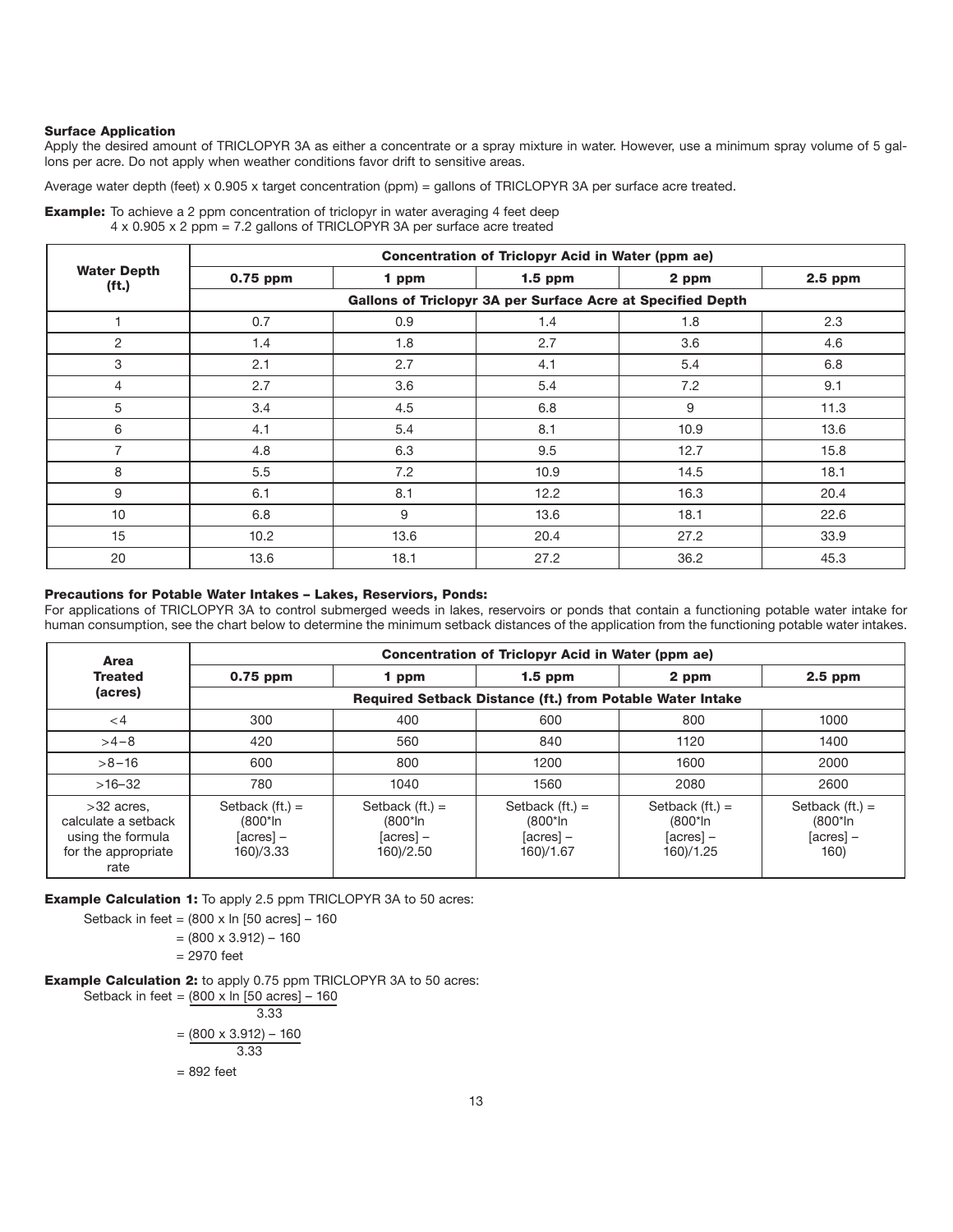**Note:** Existing potable water intakes which are no longer in use, such as those replaced by potable water wells or connections to a municipal water system, are not considered to be functioning potable water intakes. These setback restrictions do not apply to terrestrial applications made adjacent to potable water intakes.

To apply TRICLOPYR 3A around and within the distances noted above from a functioning potable water intake, the intake must be turned off until the triclopyr level in the intake water is determined to be 0.4 parts per million (ppm) or less by laboratory analysis or immunoassay.

- **Recreational Use of Water In Treatment Area:** There are no restrictions on use of water in the treatment area for recreational purposes, including swimming and fishing.
- **Livestock Use of Water from Treatment Area:** There are no restrictions on livestock consumption of water from the treatment area.

### **Wetland Sites**

Wetlands include flood plains, deltas, marshes, swamps, bogs, and transitional areas between upland and lowland sites. Wetlands may occur within forests, wildlife habitat restoration and management areas and similar sites as well as areas adjacent to or surrounding domestic water supply reservoirs, lakes and ponds.

For control of woody plants and broadleaf weeds in these sites, follow use directions and application methods on this label for terrestrial sites associated with wetland areas.

### **Use Precautions**

Minimize overspray to open water when treating target vegetation in and around non-flowering, quiescent or transient water. When making applications to control unwanted plants on banks or shorelines of flowing water, minimize overspray to open water. **Note:** Consult local public water control authorities before applying this product in and around public water. Permits may be required to treat such areas.

### **Purple Loosestrife** *(Lythrum salicaria)*

Purple loosestrife can be controlled with foliar applications of TRICLOPYR 3A. For broadcast applications, use a minimum of 4-1/2 to 6 lbs. ae of triclopyr (6 to 8 quarts of TRICLOPYR 3A) per acre. Apply TRICLOPYR 3A when purple loosestrife is at the bud to mid-flowering stage of growth. Follow-up applications for control of regrowth should be made the following year in order to achieve increased control of this weed species. For all applications, a non-ionic surfactant labeled for aquatics should be added to the spray mixture. Follow all directions and use precautions on the label of the surfactant. Thorough wetting of the foliage and stems is necessary to achieve satisfactory control. A minimum spray volume of 50 gallons per acre is recommended for ground broadcast applications.

If using a backpack sprayer, a spray mixture containing 1% to 1.5% TRICLOPYR 3A or 5 to 7.6 fl. oz. of TRICLOPYR 3A per 4 gallons of water should be used. All purple loosestrife plants should be thoroughly wetted.

### **Phragmites** *(Phragmites australia)*

Phragmites can be selectively controlled with foliar applications of TRICLOPYR 3A. For broadcast applications, a minimum of 2-1/4 lbs. ae of triclopyr (3 quarts of TRICLOPYR 3A) per acre should be used. For optimum control, apply TRICLOPYR 3A when phragmites are in the early state of growth, 1/2 to 3 feet in height, prior to seed head development. Follow-up applications for control of regrowth may be made the following year in order to achieve increased control of this weed species. For all applications, non-ionic surfactant labeled for aquatics should be added to the spray mixture. Follow all directions and use precautions on the label of the surfactant. Thorough wetting of the foliage and stems is necessary to achieve satisfactory control. A minimum spray volume of 50 gallons per acre is recommended for ground broadcast applications.

If a backpack sprayer is used, a spray mixture containing 1% to 1.5% of TRICLOPYR 3A or 5 to 7.6 fl. oz. of TRICLOPYR 3A per 4 gallons of water should be used. All phragmites foliage should be thoroughly wetted.

Aerial application by helicopter may be needed when treating restoration sites that are inaccessible, remote, difficult to traverse, isolated, or otherwise unsuited to ground application, or in circumstances where invasive exotic weeds dominate native plant populations over extensive areas and efforts to restore native plant diversity are being conducted. By air, apply in a minimum spray volume of 30 gallons per acre using Thru-Valve or Microfoil boom only.

- **Recreational Use of Water in Treatment Area:** There are no restrictions on use of water in the treatment area for recreational purposes, including swimming and fishing.
- **Livestock Use of Water from Treatment Area:** There are no restrictions on livestock consumption of water from the treatment area.

### **Terrestrial Sites Associated With Wetland Areas**

- Apply no more than 2 lbs. ae of triclopyr (2/3 gallon of TRICLOPYR 3A) per acre per growing season on range and pasture sites, including rightsof-way, fence rows or any area where grazing or harvesting is allowed.
- On forestry sites, TRICLOPYR 3A may be used at rates up to 6 lbs. ae of triclopyr (2 gallons of TRICLOPYR 3A) per acre per year.

Use TRICLOPYR 3A at rates of 3/4 to 6 lbs. ae of triclopyr (1/4 to 2 gallons of TRICLOPYR 3A) per acre to control broadleaf weeds and woody plants. In all cases, use the amount specified in enough water to give uniform and complete coverage of the plants to be controlled. Use only water suitable for spraying. Use a labeled non-ionic surfactant for all foliar applications. When using surfactants, follow the use directions and precautions listed on the surfactant manufacturer's label. Use the higher recommended concentrations of surfactant in the spray mixture when applying lower spray volumes per acre. The order of addition to the spray tank is water, spray thickening agent (if used), additional herbicide (if used), and TRICLOPYR 3A. A labeled aquatic surfactant should be added to the spray tank last or as recommended on the product label. If combined with emulsifiable concentrate herbicides, moderate continuous adequate agitation is required.

Before using any recommended tank mixtures, read the directions and all use precautions on both labels.